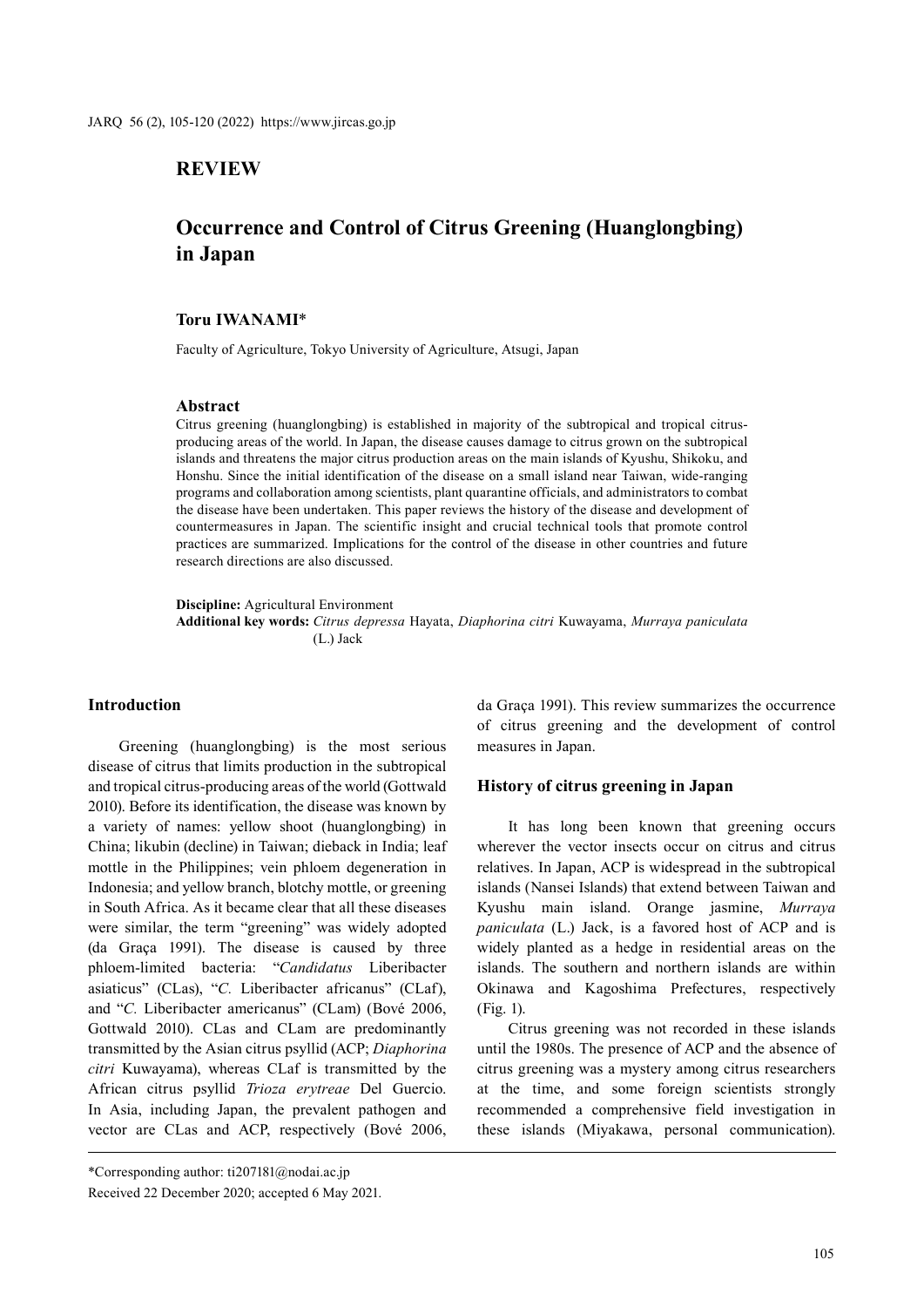

#### **Fig. 1. Location of the subtropical islands (Nansei Islands) of Japan**

The subtropical islands that extend between the Kyushu main island and Taiwan are shown together with the names of the islands mentioned in the text. The current northern distribution limits of citrus greening and its vector insect are approximately indicated with an orange line and green line, respectively. Blue horizontal and vertical lines in the inset approximately indicate latitude 27.00°N and longitude 128.00°E, respectively.

Following this advice, T. Miyakawa conducted repeated field surveys for the disease on these islands. Initial investigations in commercial citrus orchards failed to find the disease. Subsequently, in 1988, the disease was detected in two trees of flat lemon (*Citrus depressa* Hayata), a local sour citrus: one in a small-scale orchard and the other in a residential garden on Iriomotejima Island (Miyakawa & Tsuno 1989; Miyakawa, personal communication). It thereafter became clear that citrus greening was more prevalent in residential areas than in commercial orchards in Okinawa and Kagoshima Prefectures (Naito et al. 2001, Shinohara et al. 2006, Toguchi & Kawano 1997). In hindsight, if the investigation had been concentrated on residential gardens, citrus greening would have been detected much earlier (Miyakawa, personal communication). It is therefore reasonable to assume that citrus greening was endemic in some subtropical islands of Japan before 1988.

Following the initial identification of citrus greening in Japan, the plant quarantine office immediately felled the two infected trees. Field investigations were conducted to search for additional infected trees on Iriomotejima Island, the neighboring Ishigakijima Island, and Okinawajima Island (often called Okinawa Main Island), but no infected trees were detected (Toguchi & Kawano 1997). With the assistance of Prof. Hong-Ji Su of National Taiwan University, further investigation revealed additional infected trees on Iriomotejima Island in 1993 (Toguchi & Kawano 1997) and Okinawajima Island in 1994. These findings prompted a wide-scale field investigation on the *D. citri*-infested subtropical islands in Okinawa Prefecture from 1994 to 1997. The results indicated the occurrence of citrus greening on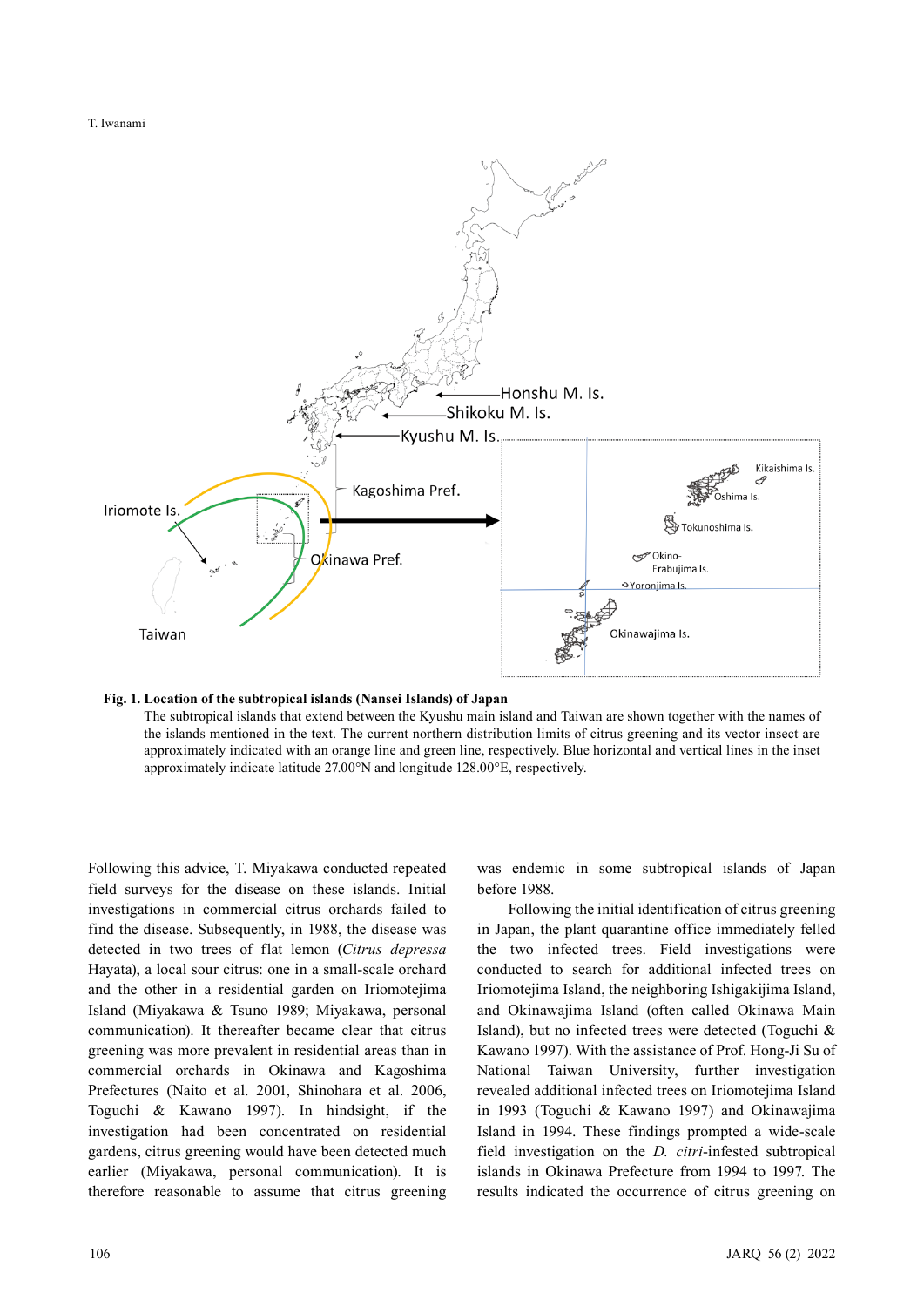five islands (Toguchi & Kawano 1997). Further surveys revealed its occurrence on all but two inhabited islands (Minami-Daitojima and Kita-Daitojima Islands; Naito et al. 2001) in Okinawa Prefecture. In Kagoshima Prefecture, the disease was first detected on Yoronjima Island in 2003 (Shinohara et al. 2006) and later identified on the islands located to the south of Oshima Island (often called Amami-Oshima Island). Despite aggressive field surveys, the disease has not been detected to date on Oshima Island, where the vector insects are extremely common (Toguchi & Kawano 1997). Until 2012, when the disease was successfully eradicated, the foremost front of citrus greening, which was equivalent to the northern limit of the disease, was Kikaishima Island (Anonymous 2012). At present, the northern limit is Tokunoshima Island (Fig. 1).

# **Countermeasures: Different approaches in Kagoshima and Okinawa Prefectures**

It is comparatively easy to eradicate an invading disease when it is limitedly distributed. An eradication program for a widespread disease is inefficient at best. Citrus greening spread unnoticed in many islands in Okinawa, whereas the disease was restricted to limited areas in the southern islands among the subtropical islands in Kagoshima. Against this backdrop, complete eradication was attempted in Kagoshima. Complete eradication has the advantage of possible return to the original, restriction-free cultivation practices; however, its disadvantage is its high cost and the intensity required in sampling suspicious trees. Contrarily, semi-eradication was a practical option in Okinawa. It requires less intensity in sampling suspicious trees; i.e., a few instances of overlooking infected trees do not lead to the collapse of the whole project. The disadvantage is the prolonged practice period. The countermeasures in the residential areas of Okinawa consisted of a broad field survey and felling of infected trees. At high altitudes in the northern part of Okinawajima Island, where ACP occurrence is rare, some areas have been kept almost citrus greening-free by carefully monitoring and restricting the movement of nursery trees, ensuring that the yields in flat lemon orchards remain unaffected (Hosokawa et al. 2019).

# **Successful eradication program on Kikaishima Island, Kagoshima**

Unless specified otherwise by references, all data cited here were sourced from the "Report on the results of the urgent control of citrus greening in Kikai Town,"

released by the Forestry and Fisheries Promotion Division, Oshima Branch Office, of the Kagoshima Prefecture Government (Anonymous 2012).

### **1. Preliminary field survey (invasion monitoring program) from 2002 to 2007**

Kikaishima Island in Kagoshima Prefecture is located in the northern parts of the subtropical islands of Japan. Citrus greening had not been detected for many years despite the abundance of ACP on the island (Fig. 1). On Kikaishima Island, the plant quarantine office started a preliminary field survey, designated as an "invasion monitoring program," in 2002. Under the program, four citrus greening-infected trees were detected at one location in Oasato village section in 2003. These trees were immediately felled. A further field survey using a combination of visual assessment and polymerase chain reaction (PCR) analysis was conducted over the entire island, most intensively in Oasato and the neighboring Nishime village sections, from 2003 to 2006. The movement of citrus trees and budwood was controlled by a town by-law from 2004, and the infected trees were promptly removed after detection. During the survey period, all trees in Oasato village section (~2,000 trees) were visually assessed, and suspicious trees were tested for infection using PCR. The results showed that 24 trees (including the original detected trees) were infected with CLas. All infected trees were immediately felled after a positive PCR test. Concurrently, all trees in Nishime village section (~1,000 trees) were visually assessed, and suspicious trees were tested using PCR. All the analyzed samples from Nishime village section tested negative for CLas (Table 1). The precise number of citrus trees assessed in Oasato and Nishime were never released in publicly accessible documents; the approximate numbers recorded here (2,000 trees in Oasato and 1,000 trees in Nishime) are the author's estimate based on the scattered data included in the "Report on the results of the urgent control of citrus greening in Kikai Town" (Anonymous 2012). Additionally, 36,178 trees in 3,835 locations were visually assessed outside of Oasato and Nishime, and 1,355 suspicious trees were tested for infection using PCR. All these samples tested negative for CLas (Table 1). The results of the invasion monitoring program suggested that citrus greening was restricted to Oasato village section on Kikaishima Island (Anonymous 2012).

### **2. Eradication program from 2007 to 2012**

The limited occurrence and small number of infected trees on Kikaishima Island indicated that eradication was feasible. The formal eradication program based on the Ministerial Ordinance concerning the urgent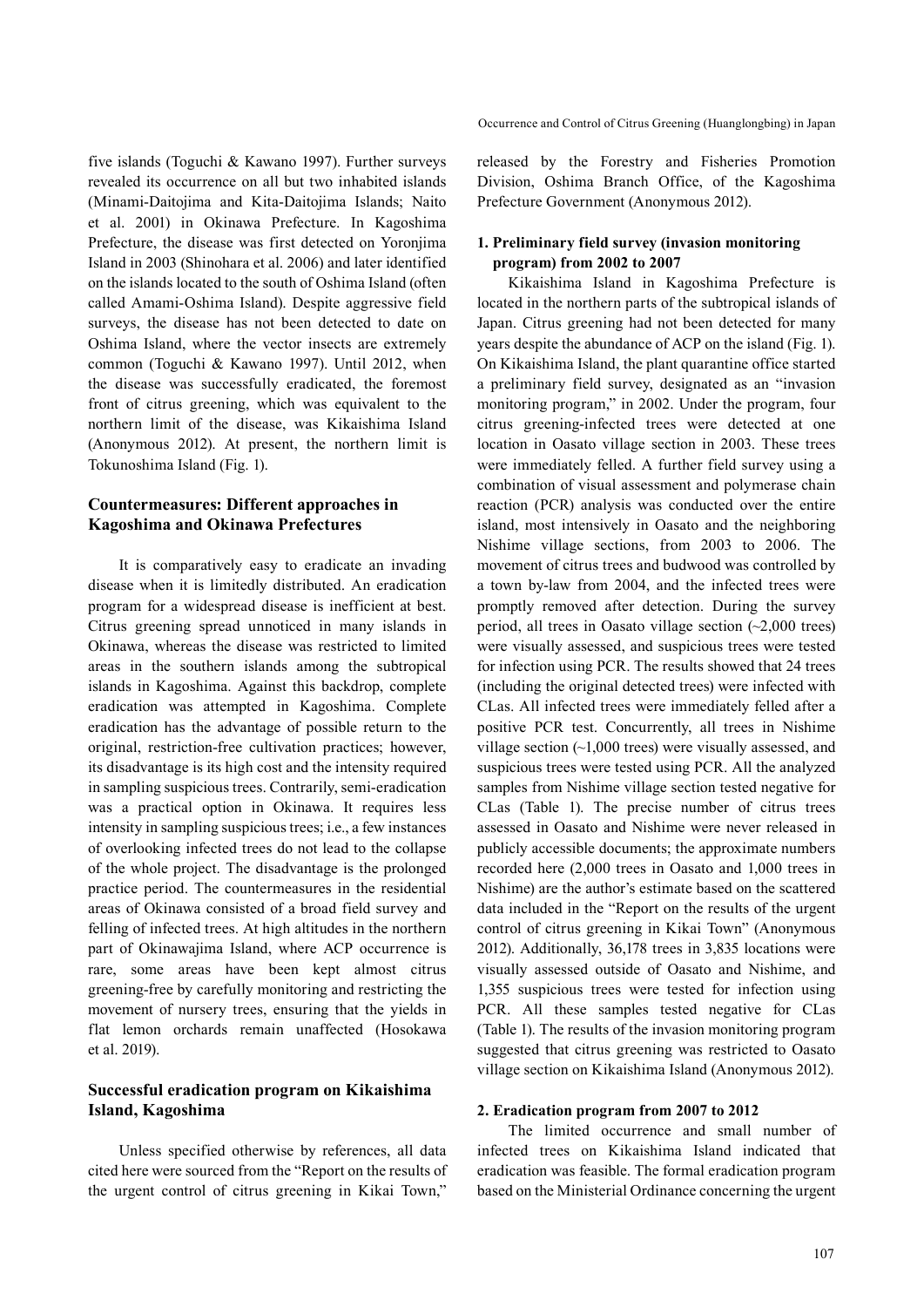**Table 1. Number of** *Candidatus* **Liberibacter asiaticus-infected trees detected on Kikaishima Island from 2002 to 2012a**

|                   | Oasado                         |                                          |                                       |                                     |                                | Nishime                     |                                       |                                     |                                | Others                      |                                       | Remarks                             |                                   |
|-------------------|--------------------------------|------------------------------------------|---------------------------------------|-------------------------------------|--------------------------------|-----------------------------|---------------------------------------|-------------------------------------|--------------------------------|-----------------------------|---------------------------------------|-------------------------------------|-----------------------------------|
| Year <sup>b</sup> | No. of<br>locations<br>visited | No. of<br>trees<br>observed <sup>c</sup> | No. of<br>trees<br>sampled<br>for PCR | No. of<br>PCR-<br>positive<br>trees | No. of<br>locations<br>visited | No. of<br>trees<br>observed | No. of<br>trees<br>sampled<br>for PCR | No. of<br>PCR-<br>positive<br>trees | No. of<br>locations<br>visited | No. of<br>trees<br>observed | No. of<br>trees<br>sampled<br>for PCR | No. of<br>PCR-<br>positive<br>trees |                                   |
| 2002              | 7                              | 155                                      | 3                                     | $\boldsymbol{0}$                    | $\overline{2}$                 | 62                          |                                       | $\mathbf{0}$                        | 126                            | 2,750                       | 50                                    | $\mathbf{0}$                        | Invasion monitoring program       |
| 2003              | 95                             | 1,471                                    | 404                                   | 5                                   | 29                             | 655                         | 111                                   | $\boldsymbol{0}$                    | 658                            | 8,944                       | 510                                   | $\mathbf{0}$                        | Invasion monitoring program       |
| 2004              | 100                            | 1,344                                    | 586                                   | 6                                   | 41                             | 881                         | 67                                    | $\mathbf{0}$                        | 1,240                          | 9,429                       | 249                                   | $\mathbf{0}$                        | Invasion monitoring program       |
| 2005              | 30                             | 441                                      | 177                                   | 2                                   | $\mathbf{0}$                   | $\boldsymbol{0}$            | $\boldsymbol{0}$                      | $\boldsymbol{0}$                    | 1,122                          | 8,614                       | 328                                   | $\mathbf{0}$                        | Invasion monitoring program       |
| 2006              | 223                            | 3,511                                    | 301                                   | 11                                  | 55                             | 1,022                       | 45                                    | $\mathbf{0}$                        | 689                            | 6,441                       | 218                                   | $\mathbf{0}$                        | Invasion monitoring program       |
| 2007              | 341                            | 5,683                                    | 495                                   | 4                                   | 87                             | 1,632                       | 69                                    | $\boldsymbol{0}$                    | 1,089                          | 9,529                       | 431                                   | $\mathbf{0}$                        | Eradication program, first stage  |
| 2008              | 364                            | 6,096                                    | 922                                   | $\mathbf{0}$                        | 90                             | 1,756                       | 67                                    | $\mathbf{0}$                        | 1,075                          | 12,494                      | 431                                   | $\mathbf{0}$                        | Eradication program, first stage  |
| 2009              | 372                            | 6,064                                    | 958                                   | $\mathbf{0}$                        | 90                             | 1,696                       | 270                                   | $\mathbf{0}$                        | 1,252                          | 13,428                      | 833                                   | $\mathbf{0}$                        | Eradication program, first stage  |
| 2010              | 376                            | 5,872                                    | 1,188                                 | $\mathbf{0}$                        | 89                             | 1,775                       | 314                                   | $\mathbf{0}$                        | 1,292                          | 14,395                      | 1,663                                 | $\mathbf{0}$                        | Eradication program, first stage  |
| $2011 - 1^d$      | $\mathbf{0}$                   | $\mathbf{0}$                             | $\mathbf{0}$                          | $\mathbf{0}$                        | $\mathbf{0}$                   | $\mathbf{0}$                | $\boldsymbol{0}$                      | $\mathbf{0}$                        | 25                             | 1,090                       | 107                                   | $\mathbf{0}$                        | Eradication program, first stage  |
| $2011 - 2^d$      | 250                            | 3,632                                    | 283                                   | $\mathbf{0}$                        | 60                             | 1,153                       | 75                                    | $\mathbf{0}$                        | 2,893                          | 12,521                      | 1,026                                 | $\mathbf{0}$                        | Eradication program, second stage |

<sup>a</sup> All data were cited from the "Report on the results of the urgent control of citrus greening in Kikai Town" (Anonymous 2012) released by the Forestry and Fisheries Promotion.

<sup>b</sup> The Japanese fiscal year that begins in April 1 and ends in March 31

The author estimates that  $\sim$ 2,000 and  $\sim$ 600 citrus trees were assessed in Oasato and Nishime, respectively, from 2002 to 2011. The same trees were examined twice or thrice a year; thus, the number of trees were counted twice or thrice. Some trees were not examined at all or examined only once a year in some years.

<sup>d</sup> There were overlapping periods between the first and second stages of the eradication program in 2011. The results of the first and second stages were indicated as 2011-1 and 2011-2, respectively.

control of citrus greening (Ministry of Agriculture, Forestry and Fisheries Ordinance No. 8, 2007) under the Plant Protection Act (No. 151, 1950), Japan, was initiated in April 2007 and terminated in March 2012. The program consisted of restriction on the movement of citrus trees, budwood, and ACPs from Kikaishima Island, as well as the urgent control of citrus greening on Kikaishima Island. The eradication program was implemented using a two-stage approach; the first stage (from April 2007 to May 2011) was to eradicate infected trees from Kikaishima Island, and that in the second stage from March 2011 to March 2012 was to confirm the absence of the disease (April and May 2011 represented a period of overlap between the first and second stages). The control measures applied in the first stage comprised a combination of field surveys, felling of infected trees, and applications of insecticides. In the second stage, field surveys were conducted in a more intensive manner to verify the eradication of citrus greening from Kikaishima Island.

The field surveys in the first stage were conducted with different degrees of intensity in accordance with the expected disease incidence. A more intensive survey was performed in areas located within 500 m from the originally detected infected trees. These areas corresponded with Oasato and Nishime village sections, and all citrus trees were visually assessed thrice a year in

both village sections. Contrarily, a less intensive survey was practiced outside of these village sections; ~30% of all citrus trees were sampled in each year and observed for disease symptoms to ensure that all citrus trees were examined at least once in three years. In all cases, suspicious trees were tested for infection using PCR.

All PCR-positive and neighboring citrus trees that grew within a ~5-m radius of the PCR-positive trees were immediately felled after spraying fenitrothion to prevent the dissemination of viruliferous ACPs. All neighboring trees were purchased by the eradication program before felling. The stumps of the felled trees were bored with drills, and undiluted glyphosate was applied. Similarly, all neighboring citrus trees that grew within a  $\sim$ 5-m radius of PCR-positive trees detected from 2003 to 2007 were removed with compensation.

Insecticide was applied to all citrus and orange jasmine trees that grew within a 500-m radius centered on the infected trees in the Oasato and Nishime village sections thrice a year to reduce the transmission of CLas.

#### **3. First stage of the eradication program**

During the first stage of the eradication program,  $\sim$ 2,000 trees in  $\sim$ 120 locations in Oasato village section were visually assessed, and suspicious trees were tested using PCR thrice a year. As shown in Table 1, the numbers of assessed trees and locations fluctuated annually,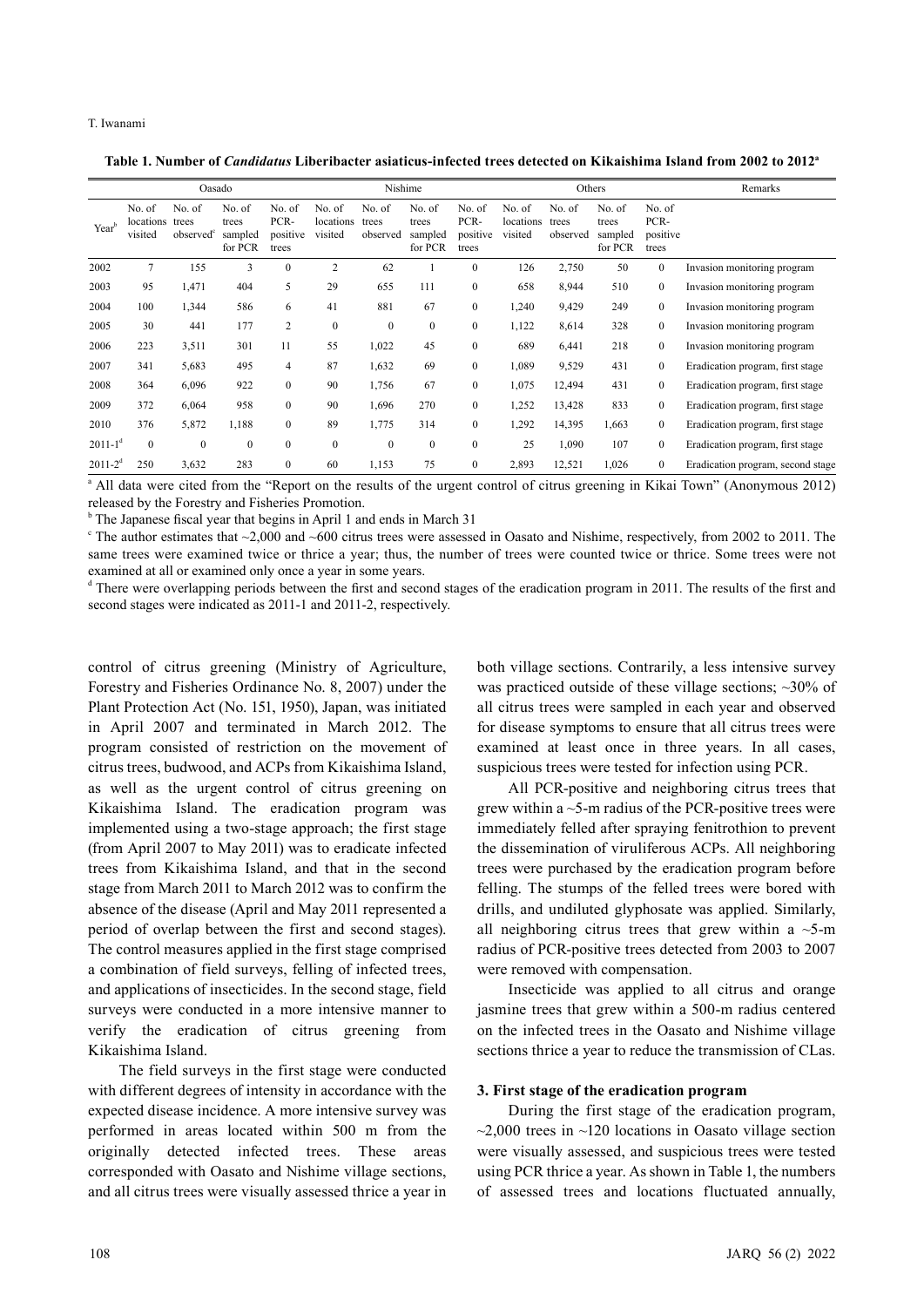mainly because of germination and death of seedlings in these years (the locations and trees examined in Oasato from 2007 to 2011, shown in Table 1, were counted three times because the same locations and trees were examined three times a year). During the first stage of the eradication program, infected trees were detected only in 2007 and not in the subsequent years (Table 1). The four infected trees were located within 60 m from the site of infestation confirmed in the invasion monitoring program from 2003 to 2006.

In the same period,  $~600$  trees in  $~30$  locations in Nishime village section were visually assessed, and suspicious trees were tested using PCR thrice a year. The numbers of the assessed trees and locations fluctuated annually. Additionally, the locations and trees examined in Nishime from 2007 to 2011, shown in Table 1, were counted three times. All samples tested negative for CLas (Table 1).

In the areas outside of Oasato and Nishime, all citrus trees were visually assessed at least once in these years, and suspicious trees were tested using PCR. All samples tested negative for CLas. Table 1 shows that 50,906 trees were visually assessed from 2007 to 2011, but the author assumes that some samples were counted twice and that the true number of citrus trees assessed in the areas outside of Oasato and Nishime might be ~37,000.

As mentioned, the 24 infected trees detected in the invasion monitoring program from 2002 to 2006 were felled before the eradication program started in 2007. In the eradication program, all 47 trees that grew within 5 m from the 24 infected trees were felled. Furthermore, the 4 infected trees that were detected in the eradication program and the 10 trees that grew within 5 m from the 4 infected trees were felled. The felling was completed by March 2008. The economic value of each tree was estimated and purchased by the program before felling.

#### **4. Second stage of the eradication program**

In the first stage of the eradication program, infected trees were detected in the first year, but no additional infected trees were discovered in the following three years. This result indicated that all infected trees and potentially infected trees (in the vicinity of the infected trees) were located and removed from Kikaishima Island. Following this assumption, the second stage of the eradication program was designed to verify the absence of infected trees on Kikaishima Island.

In the second stage, field surveys were conducted more precisely than that in the first stage. In Oasato and Nishime village sections, which were located within 500 m from all infected trees that were detected, all citrus trees were visually assessed twice a year, and suspicious

trees were subjected to more sensitive real-time PCR (RT-PCR; Okuda et al. 2009) and less sensitive but more robust conventional PCR (Jagoueix et al. 1996). It was assumed that a citrus tree develops symptoms two years after infection with CLas (Yamamura et al. 2016). In the Oasato village section, the last infected tree with symptoms was felled in March 2008. Therefore, a tree that remained latently infected in March 2008 should have developed symptoms by March 2010. A similar theory was applied for the detection in Nishime village section, where no CLas-infected tree was found. Field surveys on all 2,502 trees in Oasato and Nishime village sections in 2010 and 2011 showed that all suspicious trees tested negative for CLas, which strongly indicated that CLas was absent in these areas.

The sampling numbers needed to detect CLas-infected trees with 95% probability outside of Oasato and Nishime were calculated based on an epidemiology model of citrus greening and a mathematical sampling theory developed by Yamamura et al. (2016). The mathematical sampling theory is common in equations difficult for non-mathematicians to understand. Therefore, the author sought to describe the theory deliberately in an intuitive manner. The readers are referred to Yamamura et al. (2016) for a precise explanation of the theory. The number of CLas-infected trees was assumed to triple every year by insect transmission, and the latent infection period was estimated to be two years. Outside of Oasato and Nishime, under the eradication program practice, no chemical was sprayed from April 2007 to March 2011, leaving potential for the insect transmission of CLas. Suppose an infected tree was present in 2007 outside of Oasato and Nishime, the number of infected trees in 2009 would be 9  $(= 1 \times 3 \times 3)$ . After the two-year latent infection period, these nine trees would be symptomatic in 2011; thus, the number of CLas-positive symptomatic trees after four years in 2011 would be nine. The field survey in the first stage revealed that 36,975 citrus trees were located outside of Oasato and Nishime on Kikaishima Island (Yamamura et al. 2016). Now, the probability of choosing only healthy plants by a random sampling of an arbitrary number of trees out of the total number of trees can be calculated using a combination formula or in practice using an approximation formula. For example, the author calculated that the probability of choosing only from the 36,966 (= 36,975 − 9) healthy plants and not from the 9 infected trees by random sampling of 10,500 trees out of the total  $36,975$  trees is ~4.9%. Returning to Yamamura et al.'s theory, it was calculated that if 29% of all citrus trees outside of Oasato and Nishime were sampled in 2011, the probability of missing potentially infected trees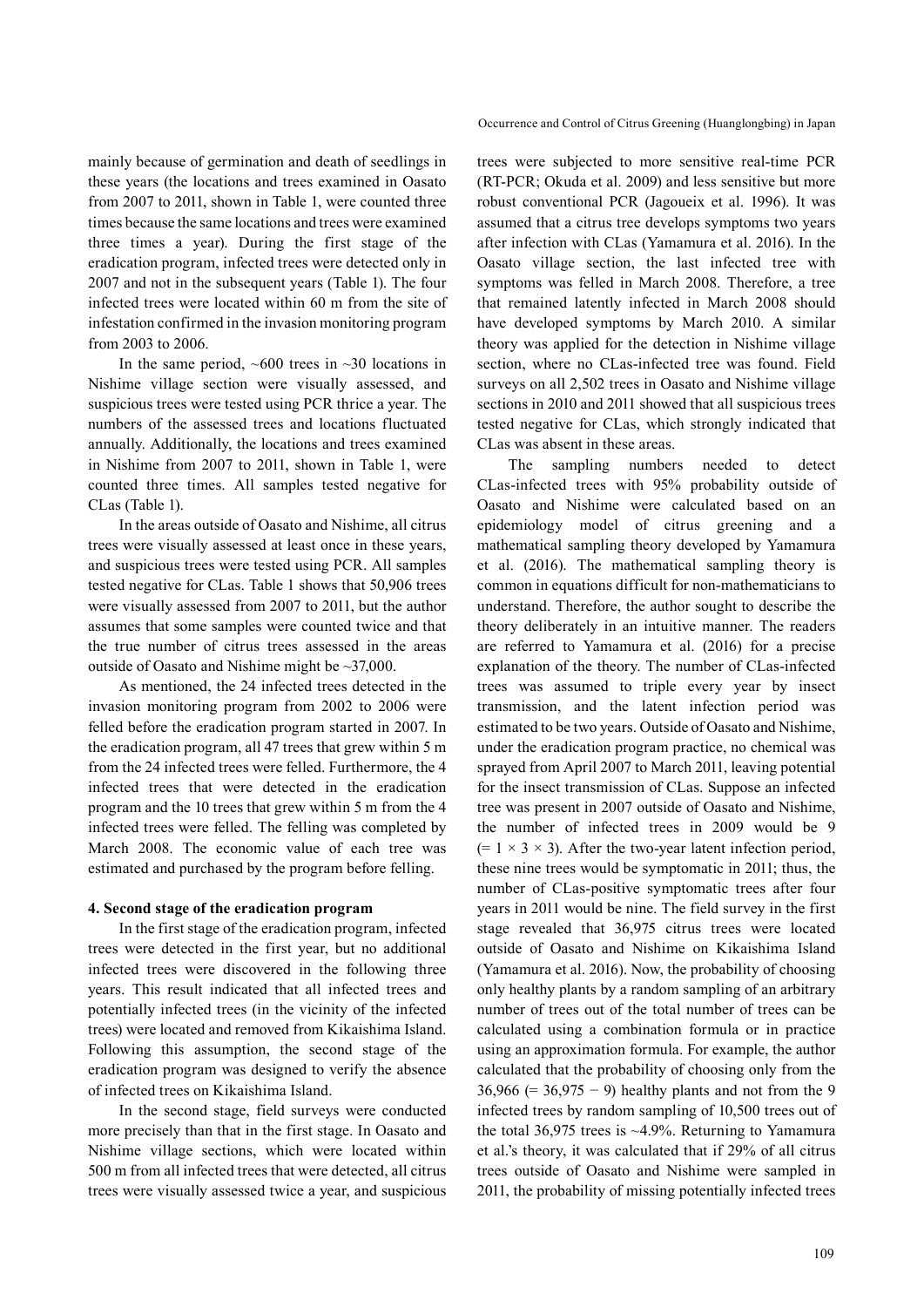was less than 5%. Therefore, the number of plants that should be visually assessed was calculated as  $36.975 \times$  $0.29 = 10,723$  plants. Subsequently,  $12,521$  ( $> 10,723$ ) plants were visually examined in 2011, followed by RT-PCR testing in combination with PCR of samples from 1,384 suspicious trees, of which no tree tested positive. This result indicated that no infected tree was located outside of Oasato and Nishime with 5% probability of occurrence of an undesirable event (i.e., more than one infected tree remained) in 2009.

Based on the data that indicated that no infected trees occurred inside and outside of Oasato and Nishime (i.e., on the entire island), the eradication of citrus greening was officially declared by the Ministry of Agriculture, Forestry and Fisheries in March 2012 (Anonymous 2012). This was the first successful campaign in the world to eradicate citrus greening from an entire island.

An additional eradication program is currently operating on Tokunoshima Island, located to the south of Kikaishima Island. Further eradication programs are also planned to eradicate citrus greening from all islands in Kagoshima Prefecture (Amami Shimbun Newspaper 2018).

### **Control programs in Okinawa**

Following the first detection of citrus greening on Okinawajima Island in 1994, field surveys were conducted in various parts of the island (Toguchi & Kawano 1997). It soon became clear that the island was heavily infested with the disease. The disease incidence was apparently much higher in residential areas than in commercial citrus orchards. The primary control measures consisted of felling the diseased trees and chemical spraying to reduce the populations of citrus psyllids (Uechi et al. 2019). The approach is similar to that adopted in Kagoshima. Remarkably, the control program has been successful in some northern areas of the island. One example is the establishment of disease-free areas (semi-eradicated areas, where the absence of the disease is carefully monitored by the local government, although the confirmation program by the plant quarantine office has not been completed) in the commercial citrus orchards of Ogimi village.

Growers make a high profit by producing flat lemon in the mountainous heights of Ogimi village. In contrast to the lower coastal residential areas, citrus greening occurs only occasionally around these areas, probably because the cliffs that separate the heights from the coastal areas obstruct the movement of viruliferous citrus psyllids. Taking advantage of the geography, the

establishment of greening-free citrus-producing orchards was attempted in this area. The control measures consisted of strictly restricting the importation of citrus trees and budwood from citrus greening-infested areas, regularly inspecting suspicious trees and ACPs, and routinely chemical spraying citrus orchards to reduce the population of citrus psyllids. The Oshikawa, Oganeku, Ogimi, and Nerome village sections have been free of citrus greening and citrus psyllids since 2010 and have been designated as "caution zones" for citrus greening invasion (Hosokawa et al. 2019). Commercial citrus production has been maintained in the mountainous heights in the caution zone. In the Ogimi village office, loop-mediated isothermal amplification (LAMP) (Okuda et al. 2005) was introduced as a diagnostic test for the detection of citrus greening. This detection method is simple and sensitive and has been routinely used by nonspecialists in the village office.

In other parts of Okinawa, a find-and-slash approach has been applied under various control programs since the initial identification of the disease in 1989. The occurrence of citrus greening has been reduced with the execution of these control programs, although the disease remains extensively spread to be eradicated.

# **Development of new techniques, insight, theories, and their application for control**

So far, citrus greening has been endemic to relatively small islands in Japan. Even in the disease-infested islands, the disease mainly occurred in residential areas, and there have been sporadic occurrences in the main citrus-producing areas. Taking advantage of the relative simplicity of the situation, Japanese researchers took a shrewd approach to first rapidly develop tools needed for the eradication and semi-eradication and then explore more sophisticated methods to prepare for more serious situations expected in the future.

# **1. Detection methods**

As mentioned in the preceding section, a find-and-slash approach has been a primary countermeasure against citrus greening in Japan. Accordingly, a simple and reliable detection method has always been desired. Given that the symptoms of citrus greening are similar to those induced by physiological disorders, visual assessment is inaccurate. Until the 1980s, the only tools for confirming CLas infection were biological indexing using susceptible citrus cultivars and observing ultrathin sections using a transmission electron microscope. These tools played a critical role in the first detection of citrus greening in Japan (Miyakawa & Tsuno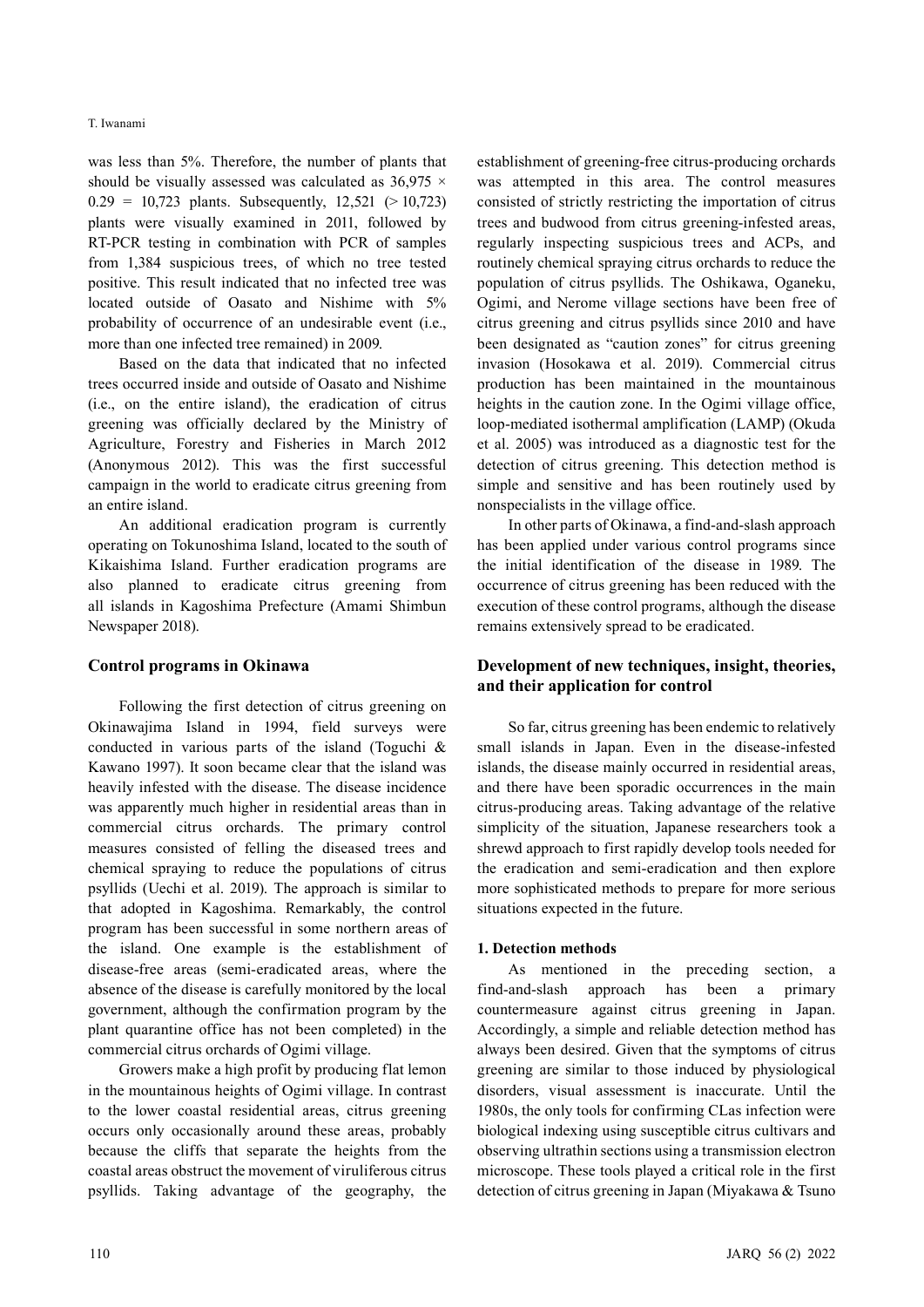1989) but were too time-consuming for large-scale detection. Additionally, the titer of CLas is extremely low in citrus tissues; therefore, developing a conventional immunological detection procedure, such as enzyme-linked immunosorbent assay, which is highly suitable for large-scale detection, has proved extremely difficult (Bové 2006). A breakthrough was achieved by the availability of molecular detection techniques, including DNA hybridization, PCR, RT-PCR, and LAMP. The introduction of DNA hybridization using a CLas-specific probe developed in Taiwan (Hung et al. 1999) accelerated the detection of CLas in many areas of Okinawa Prefecture in the early 1990s, supplemented by the introduction of PCR detection using the OI1/OI2c primers to amplify 16S rDNA (Jagoueix et al. 1994). The introduction of PCR detection greatly facilitated the detection of diseased trees in many areas of Kagoshima and Okinawa (Naito et al. 2001, Shinohara et al. 2006).

Although PCR detection surpassed all other classic detection methods, more sensitive, less time-consuming and less labor-intensive methods are indispensable. This is particularly true for detecting CLas at an early stage of infection when CLas is sporadically distributed in the plant. The sensitivity and robustness of detection were improved using a new primer set targeting a different fragment of 16S rDNA in Japan (Fujikawa & Iwanami 2012). Primers that target the fragments of the ribosomal protein genes of the *β* operon have been reported from foreign countries (Hocquellet et al. 1999, Hoy et al. 2001). Nested PCR, which is essentially more sensitive than conventional PCR, was also developed for the sensitive detection of CLas (Ding et al. 2005). Subsequently, RT-PCR detection was developed (Li et al. 2006, Okuda et al. 2009). This method is not only more sensitive than the original PCR detection but also less time consuming and labor-intensive because it dispenses with the need to visualize the PCR products by agarose gel electrophoresis and staining. The introduction of RT-PCR detection following the protocol reported by Okuda et al. (2009) aided the efficient field surveys of citrus greening in the eradication program on Kikaishima Island, Kagoshima (Anonymous 2012).

One drawback of the PCR and RT-PCR detection is the requirement for expensive laboratory equipment, such as a thermal cycler and electrophoresis apparatus. The LAMP procedure, another highly efficient DNA amplification technique, does not require a thermal cycler or electrophoresis apparatus and therefore is suitable for underequipped laboratories, including those found in extension centers and quarantine offices. Characteristically, the visualization of the amplified DNA products is performed without opening the reaction

tubes in both LAMP and RT-PCR. For this reason, the risk of contamination is greatly reduced, an additional advantage of these techniques. The LAMP-based detection of CLas was developed for these reasons (Okuda et al. 2005, 2008). A commercial kit for the detection of CLas is available (Nippon Gene 2020) and has been routinely used in the Ogimi village office in Okinawa for monitoring the CLas-free status in greening-free citrus-producing orchards, as described above.

The early removal of infected trees is crucial for the success of the eradication and quarantine programs. For this reason, it is desirable to detect CLas from all trees at an early stage of infection. It has often been observed that trees that tested negative for CLas subsequently tested positive after a few months, strongly indicating that some negative results for the first test might have been false negatives. These false-negative results cannot be eliminated even with the use of a sensitive test such as RT-PCR. To overcome this problem, more sophisticated detection methods have been proposed in Japan. Some techniques have focused on the timing and portion of sampling (Iwanami et al. 2009, Kanamaru et al. 2016), whereas others have focused on choosing a more reliable primer set (Fujikawa & Iwanami 2012) and using cultivation to enhance sensitivity (Fujiwara et al. 2018). Many other detection methods have been reported abroad (Das et al. 2019, Valdés et al. 2016). The efficacy of these new techniques has not yet been confirmed in Japan. The validation of these techniques by a neutral international third party is desired, and the best techniques should be introduced for practical use in Japan and other countries.

In addition to sensitivity, simplicity is important in detecting CLas, especially in a large-scale eradication and quarantine program. The time and labor requirements in DNA amplification and detection are greatly reduced by LAMP (Okuda et al. 2005, Okuda et al. 2008). However, the preparation of template DNA from plants remains time consuming and labor demanding; thus, a simple technique has been developed (Fujikawa et al. 2013). This technique was successfully incorporated for the simple and sensitive detection of CLas by direct PCR using the primer set Las606 and LSS. Unfortunately, the DNA template prepared in this manner is not applicable for LAMP detection.

Simple and sensitive tests are indispensable in the middle and final stages of eradication and quarantine programs. Contrastingly, the most precise detection method should be applied when the occurrence of CLas is confirmed for the first time in a new area, island, or country. The most precise and practical detection of CLas may be realized using a combination of two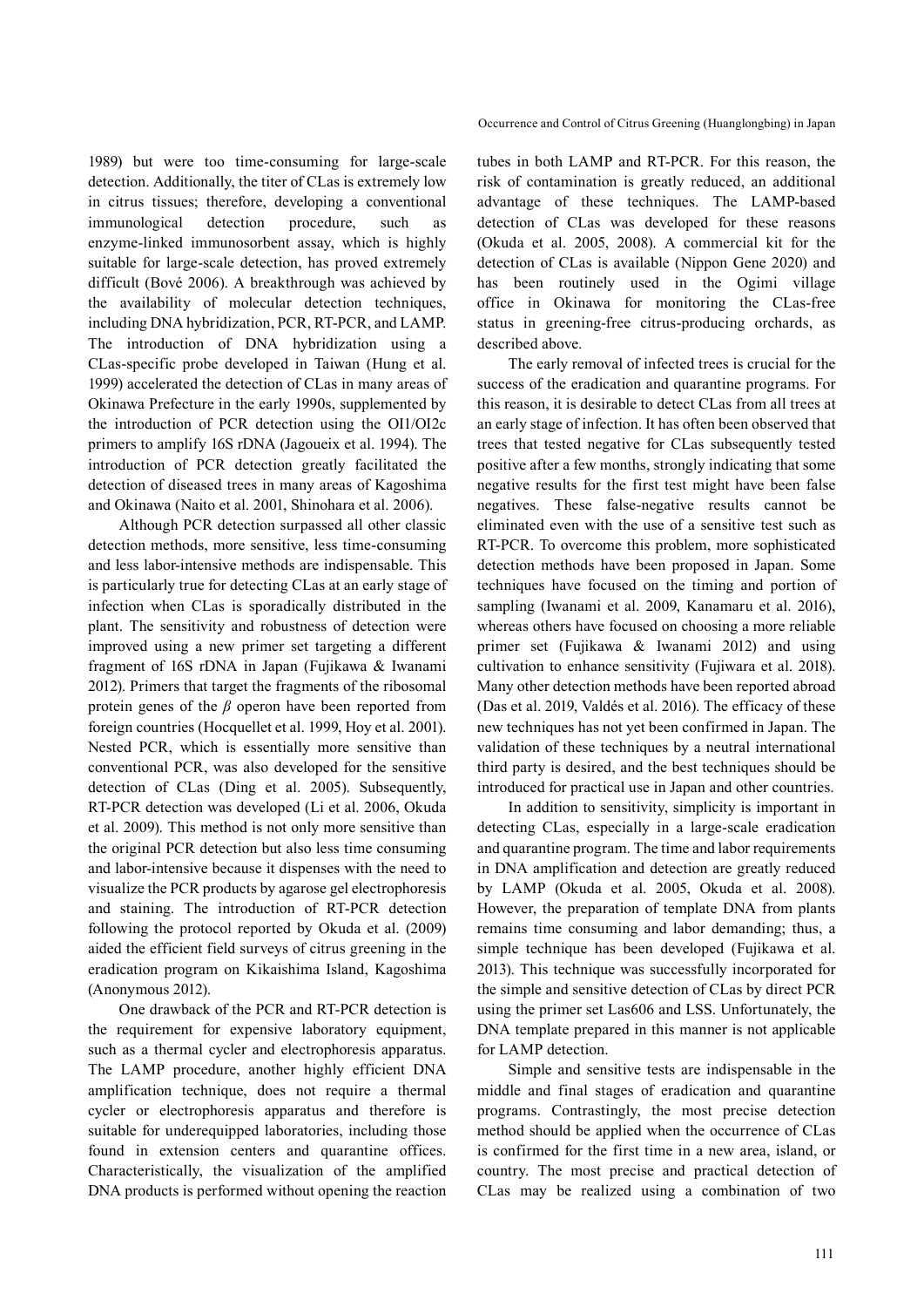fundamentally different methods (e.g., molecular, serological, or biological). Indeed, the first occurrence of citrus greening in Japan was confirmed by a combination of biological indexing and electron microscopic observation (Miyakawa & Tsuno 1989).

### **2. Other diagnostic methods**

Massive starch accumulation characterizes CLas infection in leaves. An iodine starch-staining method developed in Taiwan (Su, personal communication) for the diagnosis of citrus greening was introduced in Okinawa (Taba et al. 2006). The simple test promoted the detection of many infected trees in Okinawa. Similar tests are used for a primary screening of infected trees in Taiwan, the USA, and elsewhere (Etxeberria et al. 2007, Su 2008).

The leaves of CLas-infected trees often develop symptoms resembling those induced by zinc or iron deficiency. Following the preliminary work on Réunion (Aubert 1979), a precise analysis of microelement concentrations in CLas-infected leaves of Satsuma mandarin and Tankan mandarin in Japan and Siem mandarin in Indonesia was conducted. Typically, the concentrations of particular microelements (zinc and iron) rather than the concentrations of element in general are reduced by CLas infection (Masaoka et al. 2011). This insight is applicable for the simple initial screening of CLas-infected trees, although such a practice has never been used in orchards. Furthermore, it suggests that the symptoms of citrus greening might be reduced by supplying zinc and iron through foliar sprays and the trunk or as a soil drench. A recent study supports this hypothesis (Inoue et al. 2020).

Some recently developed diagnostic tools use cutting-edge technologies, such as remote sensing, image processing, and spectroscopy (Das et al. 2019). Simple and sensitive methods have also been explored. One of the most promising simple detection methods is canine olfactory detection (Gottwald et al. 2020). Diagnosis or detection by sniffer dogs has been widely used for many diseases and pests, including various cancers and fire ants (Lin et al. 2011). The approach is worth trying for the simple diagnosis of citrus greening in many countries, including Japan.

# **3. Characterization of the CLas genome and its implications**

The whole-genome sequencing of CLas has been a challenge for many years because of the difficulty in preparing pure pathogen DNA. Only several short pathogen-specific fragments that were occasionally obtained had been sequenced (Jagoueix et al. 1994,

Okuda et al. 2005, Planet et al. 1995, Subandiyah et al. 2000). The development of next-generation sequencing technology in the early 2000s, which enabled the sequencing of the DNA of a pathogen in crude sap, remarkably overcame this difficulty. The first whole-genome sequence of CLas was reported for the US strain psy62 (Duan et al. 2009), followed by the whole-genome sequencing of several other strains (Katoh et al. 2014, Li et al. 2020, Zheng et al. 2014). The whole-genome sequence of Ishi-1, a Japanese strain from Ishigaki Island in Okinawa, revealed unique features, such as a smaller genome size and the insertion or deletion of several large fragments (Katoh et al. 2014). The greatest difference in Ishi-1 is the absence of a 33-kbp fragment that encodes 40 genes, including the bacteriophage-type DNA polymerase gene between the SC1 and SC2 genes in the prophage region. The 33-kbp fragment is retained in the psy62 and UF506 strains in Florida and the gypsy strain in China (Katoh et al. 2014). These results suggested that the 33-kbp fragment is associated with neither pathogenicity nor transmissibility because Ishi-1 induces severe symptoms on citrus and is propagated to a high titer in the vector insect. This is in sharp contrast to the UF506 strain, in which the SC1 and SC2 genes flanking the bacteriophage-type DNA polymerase gene are suspected to be important for infection and virulence expression (Zhang et al. 2011). It is likely that Ishi-1 carries different virulence factors (Katoh et al. 2014).

It is remarkable that the majority of Japanese strains lack the bacteriophage-type DNA polymerase gene, whereas most strains of CLas isolated in other countries retain the gene (Tomimura et al. 2009). It is also noteworthy that strains lacking the bacteriophage-type DNA polymerase gene are distributed in the northern areas of the subtropical islands of Japan, whereas strains harboring the bacteriophage-type DNA polymerase gene are distributed in the south-westernmost islands of Japan that are close to Taiwan (Tomimura et al. 2010). It is surmised that a typical Japanese strain, such as Ishi-1, might have evolved in Taiwan and the neighboring islands in Japan. Furthermore, the upstream region of the bacteriophage-type DNA polymerase is frequently exchanged among strains in Asia through recombination (Furuya et al. 2010, 2011). This insight might be investigated to infer the evolution history of CLas strains.

It should be noted that the whole-genome sequences of CLaf and CLam have also been reported (Lin et al. 2015, Wulff et al. 2014). Neither CLaf nor CLam is relevant to citrus greening in Japan and other Asian countries to date. However, Asian countries should not ignore the threat of these pathogens because ACPs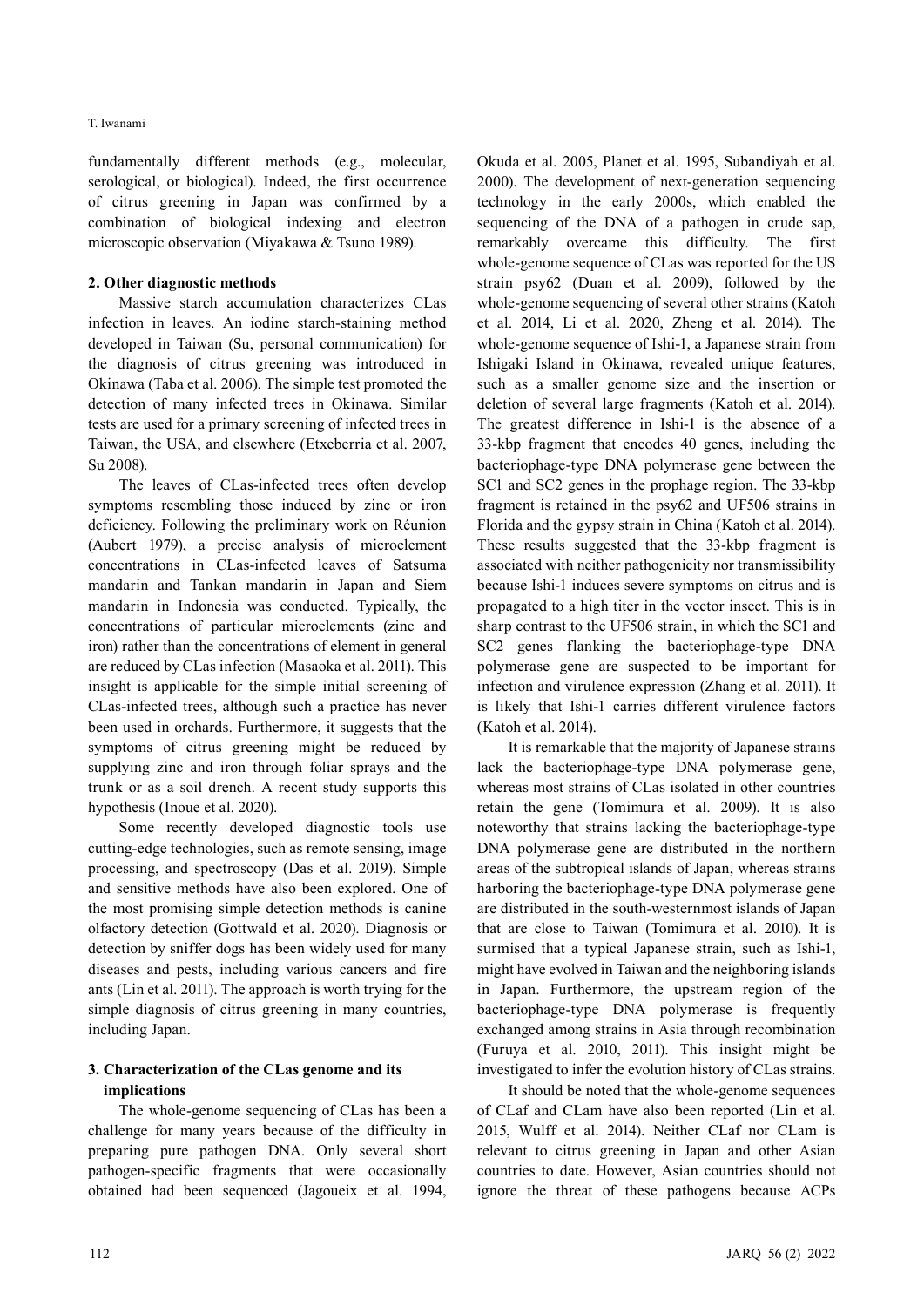transmit both CLaf and CLam (da Graça 1991, Lopes et al. 2013).

### **4. Development of differentiation markers and their application**

The analysis of the whole-genome sequence of the CLas Ishi-1 strain has shown that many simple sequence repeats (SSRs; also termed variable tandem repeats) are scattered in the genome. SSRs in bacterial genomes are poorly recognized and have been reported in several bacterial species only, including *Yersinia pestis*, *Haemophilus influenzae*, *Mycobacterium tuberculosis*, *Mycobacterium africanum*, *Salmonella enterica* subsp. *enterica* serovar Typhimurium, *Bacillus anthracis*, and *Xylella fastidiosa* (Katoh et al. 2011). In the Ishi-1 genome, 27 perfect SSRs with 4-63 nucleotides per unit are present (Katoh et al. 2011). Four highly polymorphic SSR loci are useful to differentiate 84 isolates from Japan, 4 isolates from Taiwan, and 12 isolates from Indonesia (Katoh et al. 2011). The SSR markers also differentiate 13 Indian, 3 East Timorese, 1 Papuan, and 8 Floridian strains (Katoh et al. 2012). These results indicate that SSR markers might be a useful tool to monitor an invasive strain and estimate genetic diversity, which is indispensable in a quarantine program.

The estimation of the genetic diversity of CLas in Japan using SSR markers has shown that CLas in the islands near Taiwan are as divergent as in Taiwan, whereas CLas sequences show high homology at its northern limit in Kagoshima (Katoh et al. 2011). Generally, a pathogen is genetically highly homogeneous soon after invading a new location, whereas genetic diversity increases with time after the invasion event. Based on this assumption, the data indicate that CLas was first distributed in the islands near Taiwan concurrently with Taiwan itself long before 1988 and gradually dispersed northward; the invasion of Kikaishima took place shortly before citrus greening was recognized in the 2000s. Furthermore, changes in repetition in some SSRs are associated with psyllid transmission (Katoh et al. 2015). The "psyllid transmission marker" might be applied to estimate the rate of psyllid transmission among CLas populations in the field.

#### **5. Design of eradication programs**

In an eradication program, confirming the absence of the disease after implementing the eradication measures is a crucial step. To be absolutely thorough, all samples (all citrus trees in the quarantine area) should be tested. However, this is impracticable and expensive. Instead, it is reasonable to adopt an appropriately reduced sampling that accepts a consumer's risk (the probability of the occurrence of undesirable events) of 0.05 (Yamamura et al. 2016). As mentioned, a statistical theory for calculating the required sample size was developed and supported the eradication program on Kikaishima Island, Kagoshima (Yamamura et al. 2016). This theory is applicable to other eradication programs for citrus greening in Japan and abroad.

### **6. Insight on vector ecology and application to predict possible invasion sites**

Historical analysis revealed that ACP and citrus greening appeared almost simultaneously in Brazil and the USA (Manjunath et al. 2008). This association would be applicable to any further outbreak in the future. ACPs are visible and therefore are more readily detectable than CLas, for which detection at an early stage of infestation is technically difficult. For this reason, it makes sense to predict the likely locations for ACP establishment beforehand and intensively monitor the areas in a prevention program. ACP overwinters where the average daily minimum temperature in the coldest month is 4.5°C or higher (Ashihara 2007). These areas correspond to "frost-free" zones and are distributed along the coasts of not only small subtropical islands but also some of the main islands of Japan, including the Kyushu main island (NARO 2007). These frost-free zones on the Kyushu main island are presently under regular inspection in the quarantine program (Miyazaki Plant Protection and Fertilizer Inspection Center 2020). ACP was eliminated in 2014 by immediate and extensive chemical spraying in the emergency quarantine program as soon as an outbreak was discovered in Ibusuki on the Kyushu main island (Shimotsu et al. 2015).

#### **7. Insight on transmission of CLas by nymphs of ACP**

Since the first report of CLas transmission by ACP (McClean & Oberholzer 1965), limited information on the transmission efficiency has been produced. Some researchers have failed to transmit CLas using adult ACPs in spite of repeated attempts (M. Koizumi, personal communication). The mystery was solved by the quantitative analysis of CLas in the body parts of ACP (Inoue et al. 2009). This work clearly demonstrated that the concentration of CLas was significantly increased in psyllids that fed on infected plants as nymphs, and the emergent adults transmitted CLas efficiently. Contrarily, the concentration of CLas did not significantly increase in adults that fed on infected plants, and CLas was not transmitted at all. These results indicate that an outbreak of citrus greening is still preventable soon after a chance introduction of only adult ACPs in a new area through,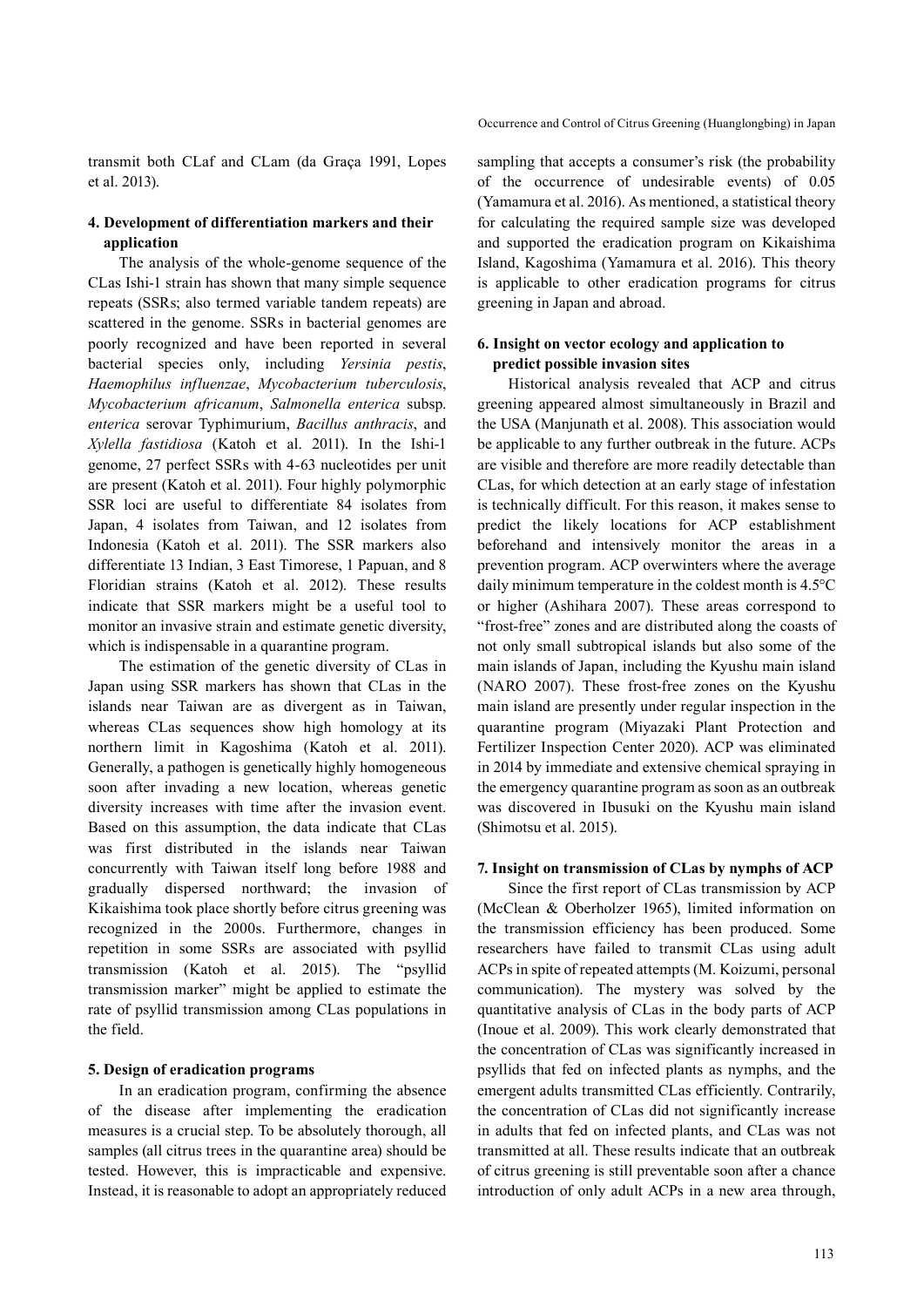for example, wind dispersal. This insight is extremely useful in planning a rational and realistic plant quarantine program.

#### **8. Culture of CLas in vitro**

CLas characterization had been greatly hampered by its fastidious nature. Early work to culture CLas failed or conceivably cultured a different organism (da Graça 1991). In the 1980s and 1990s, developing the culture medium for CLas was less difficult than validating the bacterium because no simple tool for identifying CLas was available. In the early 2000s, two culture methods for CLas were reported with validation using PCR detection in the USA (Davis et al. 2008, Parker et al. 2014). Both methods apparently rely on unknown metabolic compounds either from coculturing bacteria or from citrus juice. In contrast, a culture medium composed only of commercially available reagents was developed in Japan (Fujiwara et al. 2018). The Ishi-1 strain extracted from infected citrus leaves consistently propagated on the medium after several passages on this medium, which indicated that CLas survival on the culture medium does not depend upon compounds from citrus sap (Fujiwara et al. 2018).

The culture of a fastidious organism, such as CLas, not only is an attractive scientific goal but also is extremely important for the development of control measures. Thousands of chemicals may be screened against CLas on the medium, the pathogenicity of a CLas strain may be evaluated by the quantitative inoculation of a citrus host plant after culture on the medium, and viable CLas can be sensitively detected by a combination of culture in vitro and reverse-transcription PCR amplification. Accordingly, continuing efforts to optimize culture systems to execute a more sophisticated quarantine program in the future is extremely important.

#### **9. Vector control**

Vector suppression is critical in both disease eradication and disease mitigation. For this reason, intensive efforts were made to screen insecticides effective against ACP (Hayashikawa et al. 2006, Yasuda et al. 2006). Approximately 10 insecticides and miticides, including mineral oil emulsion, a fatty acid glyceride emulsion, fenitrothion, several neonicotinoids (clothianidin, dinotefuran, imidacloprid, and thiamethoxam), pyrimidifen, and milbemectin, are currently registered for controlling ACP on citrus, and in some cases, orange jasmine in Japan.

Developing insecticide resistance, which has been apparently induced by intense insecticide use, has become a serious concern in Florida, USA (Tiwari et al. 2011). No insecticide resistance of ACP has yet been observed in Japan. However, Japan and other countries should learn from the American experience.

### **10. Is orange jasmine a host?**

An early study in Japan showed that orange jasmine is not a host of CLas (Miyakawa 1980). After the 2000s, some authors in China, Brazil, and the USA claimed that orange jasmine can be a host of CLas (Cifuentes-Arenas et al. 2019, Damsteegt et al. 2010, Deng et al. 2007, Zhou et al. 2007), whereas other authors concluded that it is not a host (Hung et al. 2000, Dai et al. 2005).

It is possible that orange jasmine is genetically divergent and that previous studies used different lines of orange jasmine that differ in degree of susceptibility to CLas. Keeping in mind that there is no report of an orange jasmine tree that persistently harbors CLas for several years, it is reasonable to state that orange jasmine is generally not a host of CLas, but some lines of orange jasmine might act as a transient host.

### **11. Treatment of infected trees**

Electron microscopic observation of infected cells from diseased citrus trees in the 1970s suggested that the pathogen morphologically resembled a mycoplasma-like organism (MLO; now designated a phytoplasma). Given that an MLO is sensitive to tetracycline, it was assumed that citrus greening might be controlled using tetracycline. During the 1970s and 1980s, many trials on trunk injection of antibiotics were conducted in Taiwan, the Philippines, India, and other countries, mainly using not only tetracycline-based compounds but also other chemicals, such as penicillin-based compounds (da Graça 1991). The results suggested that tetracycline and penicillin were effective in reducing symptoms, although the phytotoxicity of some formulas and the labor of annual trunk injection remained problematic.

After the outbreak of citrus greening in the USA, the chemical control of the disease attracted interest, and not only tetracycline and penicillin but also chemicals, such as sulfonamides, tolfenamic acid, and kasugamycin, were trialed. The results attained to date are similar to those reported in the 1970s in Asian countries (Blaustein et al. 2018).

In Japan, trunk injection of antibiotics has never been attempted because the find-and-slash approach has been a primary strategy of control due to the general public concern on the overuse of antibiotics in agriculture. CLas-free scions were obtained by bud-grafting infected buds on ponkan (*Citrus reticulata* Blanco) seedlings after dipping the buds in an aqueous penicillin solution of 0.2 mg/mL or a higher concentration (Miyakawa 1979).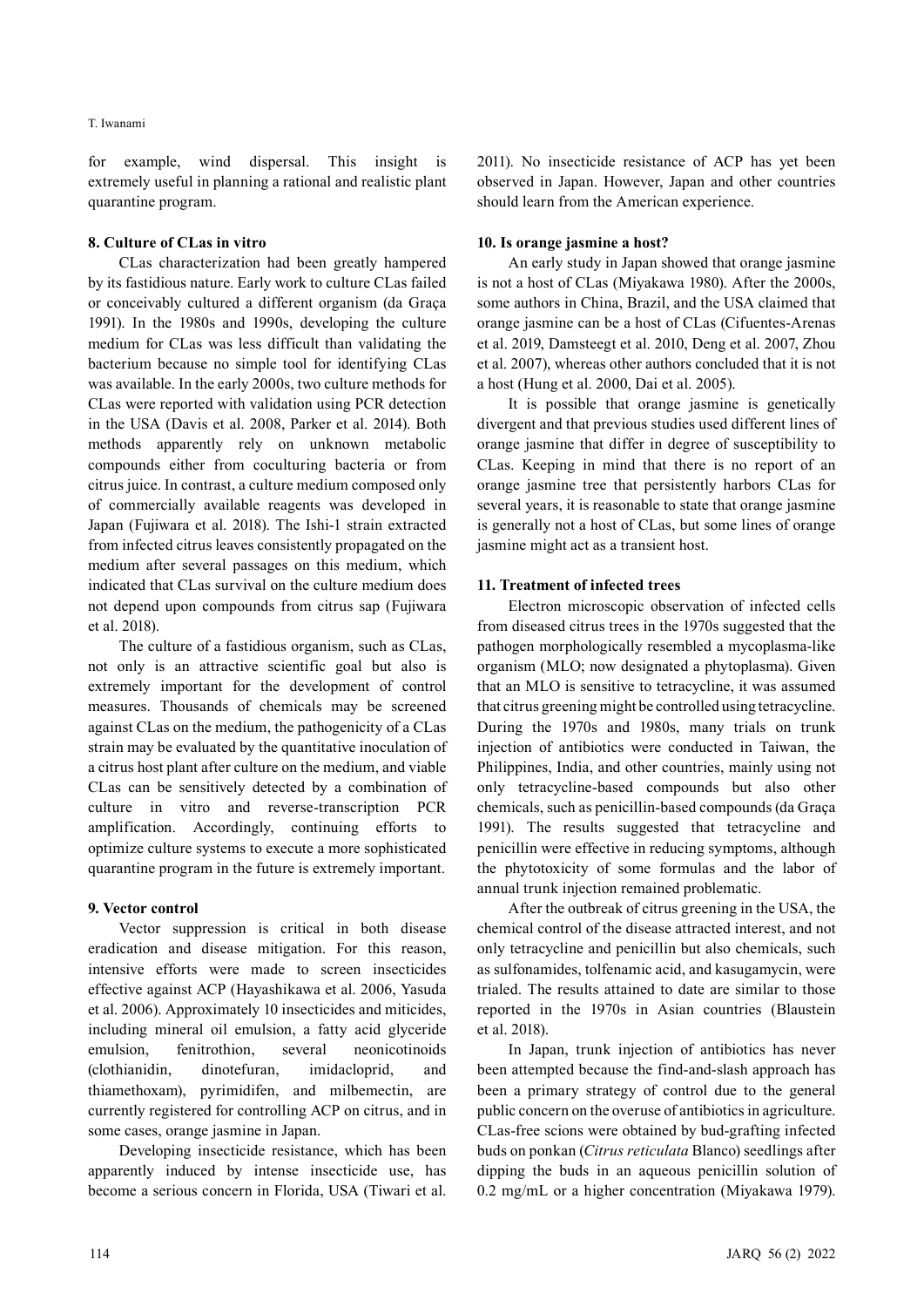Occurrence and Control of Citrus Greening (Huanglongbing) in Japan

The technique might be useful for introducing a new citrus cultivar from a potentially CLas-infested area because it easily eliminates CLas from contaminated budwood.

It has long been known that the foliar symptoms of citrus greening are similar to those of iron, zinc, and manganese deficiency. Iron and zinc concentrations are reduced in CLas-infected leaves (Masaoka et al. 2011). Interestingly, following this study, the treatment of infected trees by spraying several formulas of iron ion aqueous solutions was trialed, but it had little effect, which suggested that citrus trees do not readily absorb iron ion aqueous solutions (the author's unpublished observation). Recently, it was demonstrated that foliar application of a high- $Fe^{2+}$  citrate solution can restore the vigorous growth of CLas-infected trees (Inoue et al. 2020). However, the efficacy has been demonstrated only in potted plants in a greenhouse, and field trials are yet to be performed.

### **12. Search for CLas-tolerant cultivars**

Field observations in the Philippines in the 1960s suggested that citrus cultivars showed variation in susceptibility to citrus greening; the largest number of plants without symptoms of citrus greening was observed among selections of trifoliate orange (*Poncirus trifoliata*  (L.) Raf.) and its hybrids, followed by lemon (*C. limon* (L.) Osbeck) and sweet lime (*C. limettioides* Tanaka) (Gonzales et al. 1972). In India, rough lemon (*C. jambhiri* Lush.), sweet lime, and pomelo (*C. grandis* Osbeck) are tolerant, and trifoliate orange is fairly tolerant to citrus greening (da Graça 1991). The tolerance of trifoliate orange is also reported in Japan (Miyakawa 1980). Under a joint research project between the Tropical Agricultural Research Center (the former organization of Japan International Research Center for Agricultural Sciences), Japan, and the Department of Agriculture, Thailand, 43 citrus cultivars grown in the field at Nan Horticultural Research Station, Thailand, were evaluated for their resistance to citrus greening (Koizumi et al. 1993). The authors claimed that Wilking, Ellendale, Pet-yala, Beauty, Onesco, Pong-chieng-ga (Tankan), Nian-ju, and sweet orange were the most susceptible; many mandarins, including Fairchild, Murcott, Kinnow, Clementine, Fremont, Ponkan, King, and Som-keo-wan, showed moderate susceptibility; Queen mandarin, Avon Ever Bearing (calamondin), and rough lemon demonstrated mild susceptibility; and Ladu mandarin and Som-pan mandarin exhibited the strongest resistance with good growth and few disease symptoms and yielded healthy fruits.

The responses of 30 citrus genotypes to CLas were

examined under controlled conditions in a greenhouse or growth room (Folimonova et al. 2009). Eureka lemon (*C. limonia* Osbeck), Persian lime (*C. aurantifolia* (Christm.) Swingle), Carrizo citrange (× *Citroncirus webberi* J. W. Ingram & H. E. Moore), and *Severinia buxifolia* (Poiret) Ten. were tolerant, whereas trifoliate orange exhibited inconsistent tolerance. In a graft transmission test in a greenhouse, pathogen transmission was lower for limes, mandarins, or Swingle citrumelo than for three cultivars of sweet oranges and Murcott tangor, suggesting that susceptibility differs among citrus species (Lopes & Frare 2008). Some citrus × trifoliate orange hybrids, including Carrizo citrange, US-897 (Cleopatra mandarin × trifoliate orange 'Flying Dragon'), and US-942 (Sunki mandarin  $\times$  trifoliate orange 'Flying Dragon'), have been shown to be tolerant (Albrecht & Bowman 2012). Recently, it was shown that the US-942 expresses a 67-amino-acid-peptide (SAMP), which is predicted to have antimicrobial activity by analogy to *Arabidopsis* heat-stable protein (HS, Huang et al. 2021). Further, long-term observation in a heavily infested field in Florida indicated tolerance in the citrus relative genera *Microcitrus* and *Eremocitrus* (Ramadugu et al. 2016); subsequently, it was shown that the SAMP from *M. australasica* Swingle had the strongest effect on inhibiting bacterial growth in plants (Huang et al. 2021).

A comprehensive interpretation of the experimental tolerance to CLas is challenging because tolerance has been evaluated with different criteria using different methods. Therefore, researchers interested in using tolerant cultivars to mitigate the damage of citrus greening should reexamine the tolerance in the intended target environments.

# **Development of sustainable citrus culture in heavily infested orchards in the Mekong Delta**

Prevention is a primary control measure in Japan because citrus greening is endemic in the subtropical islands, whereas the major citrus-producing areas in the main islands, including Kyushu, are free of the disease. A rare study on developing a disease mitigation measure was conducted in the Mekong Delta under a joint research program between Vietnam and Japan. Monthly or bimonthly application of neonicotinoids was effective for controlling ACP. Remarkably, interplanting with guava prevented the occurrence of citrus greening almost completely for about one and a half years after planting, although almost all trees were infected after two and a half years, irrespective of the presence of guava, indicating that guava interplanting was effective for one year at most (Ichinose et al. 2012). Guava interplanting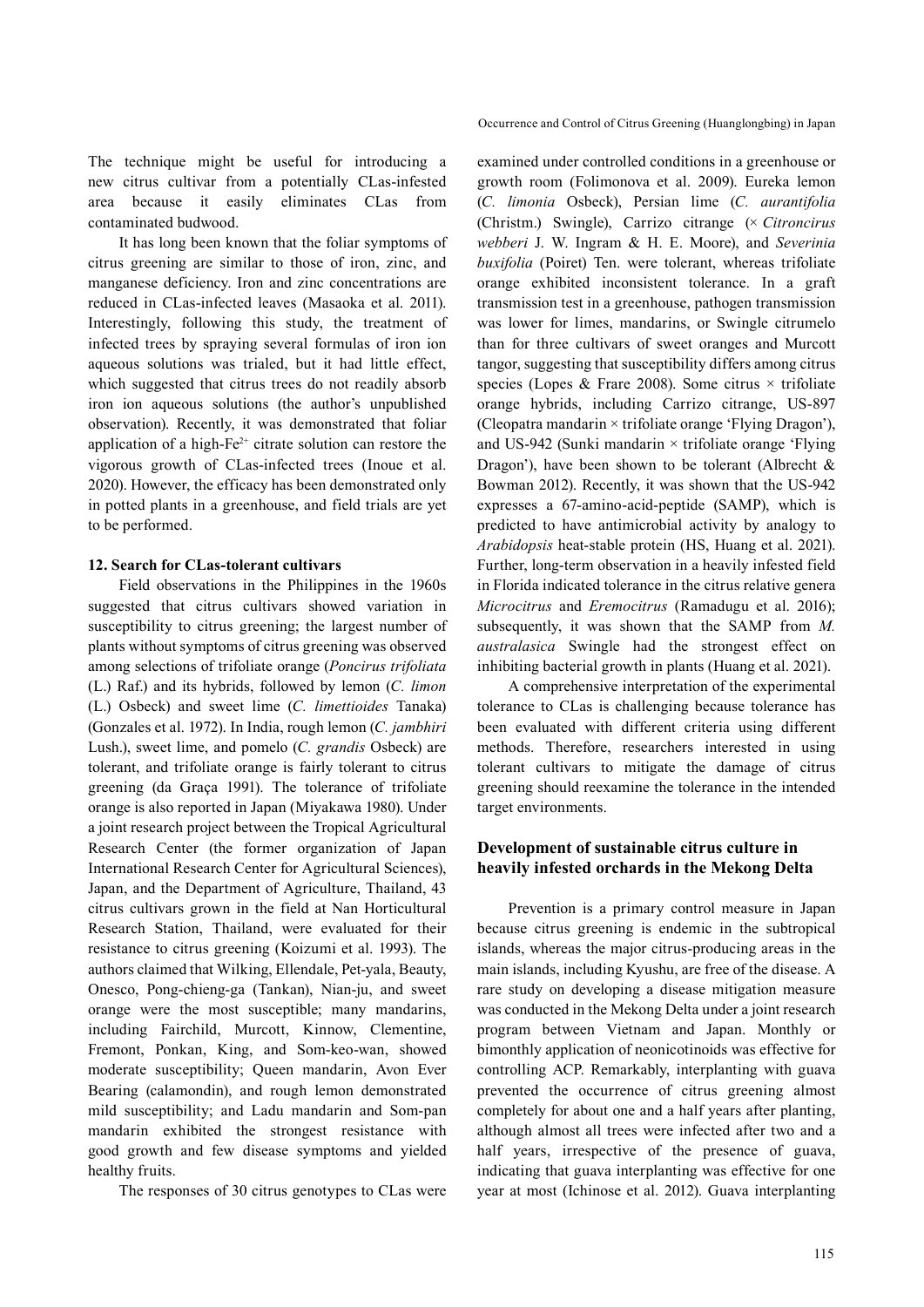might be an attractive sustainable disease mitigation measure in other Southeast Asian countries (Iwanami et al. 2013).

# **Future directions**

Citrus greening has been successfully contained in residential areas and adjacent minor citrus-producing areas in the subtropical islands of Japan. Eradication programs are successfully underway. The present situation provides stakeholders with optimism that citrus greening will be gradually overcome in Japan. However, the cost of eradication in Kagoshima and the maintenance of disease-free areas in Okinawa will be increasingly unbearable in the near future. Furthermore, with global warming, many coastal areas of the Honshu, Kyushu, and Shikoku main islands will become more vulnerable to citrus greening. For this reason, it is expected that a future control strategy should comprise two elements: sustainable containment and early monitoring combined with immediate eradication. Future research directions should naturally target these two elements.

### **1. Sustainable containment**

Following the eradication programs on Kikaishima and Tokunoshima Islands, additional programs are planned on at least two islands (Okino-Erabujima and Yoronjima) in Kagoshima. In Okinawa, expanding the citrus greening-free zone (caution zone) beyond Ogimi village to Nago City is planned. If the current find-and-slash approach is continued, the cost of these programs will intolerably increase year by year. Developing techniques that reduce the cost of detecting and felling infected trees is a high priority. Such techniques may include an automatic disease monitoring system that uses machine learning in combination with a drone or a satellite, a theory to reduce the control area and number of trees sampled for eradication, and formulating biological control agents effective against ACP.

In the long run, the development and introduction of disease-tolerant commercial cultivars may be an option in the heavily affected areas in Okinawa for sustainable containment. However, caution is required because a majority of the apparently tolerant cultivars may harbor CLas and act as reservoirs of the disease. Ideally, a practical tolerant cultivar would not harbor CLas at all (i.e., immune). Such immunity is difficult to identify among natural citrus cultivars and is conferred only by genetic modification. Modification using the CRISPR/ Cas gene-editing systems may be a favorable option to develop new citrus cultivars immune to CLas.

# **2. Early warning system**

At present, a frost-free zone in the coastal areas of the Kyushu main island is monitored for ACP occurrences under a plant quarantine program. Both theory and experience have shown that the detection of ACPs on orange jasmine is the first sign of a possible outbreak of citrus greening in a new area. Therefore, precise mapping of orange jasmine trees is crucial to an effective early warning. Currently, mapping of orange jasmine trees is performed through on-site confirmation that heavily depends on the knowledgeable experts of local governments. Fewer such personnel will be available in the future as government spending will inevitably reduce concomitant with the shrinking population of Japan; an automatic mapping system using machine learning of images is a suitable alternative to consider.

The simple and precise detection of ACPs on orange jasmine trees is also indispensable. One promising technique may be the detection of ACP DNA from sticky plate traps on orange jasmine trees (Fujiwara et al. 2017). The visit frequency to monitoring sites required may be drastically reduced by applying this method. Early warnings work better as ACP is detected earlier when the population is small. Therefore, further improvement in the sensitivity of ACP detection on orange jasmine trees, including the optimization of the number and position of the traps, is desirable.

# **3. Basic research as the foundation of a breakthrough control**

Since the first detection of citrus greening in Japan in 1988, research on the disease has mainly focused on the development of urgent and practical control measures. Collaterally, certain basic research has also been conducted. Among the most important accomplishments of basic research is the establishment of a stable culture system for CLas on medium in vitro (Fujiwara et al. 2018). It is expected that the screening of a variety of chemicals that show anti-CLas activity will be greatly promoted using the culture system. Crucial to the successful development of the new culture medium in Japan is to supplement the lacking metabolic compounds of CLas deduced from the genome sequence. Thus, an additional important basic research focus is the genome sequencing of diverse strains of CLas. Thirty-five whole-genome sequences were available from the National Center for Biotechnology Information database (https://www.ncbi.nlm.nih.gov/) at the time of the preparation of this manuscript (in 2020). The majority of these genome sequences are derived from CLas strains in the USA, and only a small number is derived from strains in Japan and China. The unique genome organization of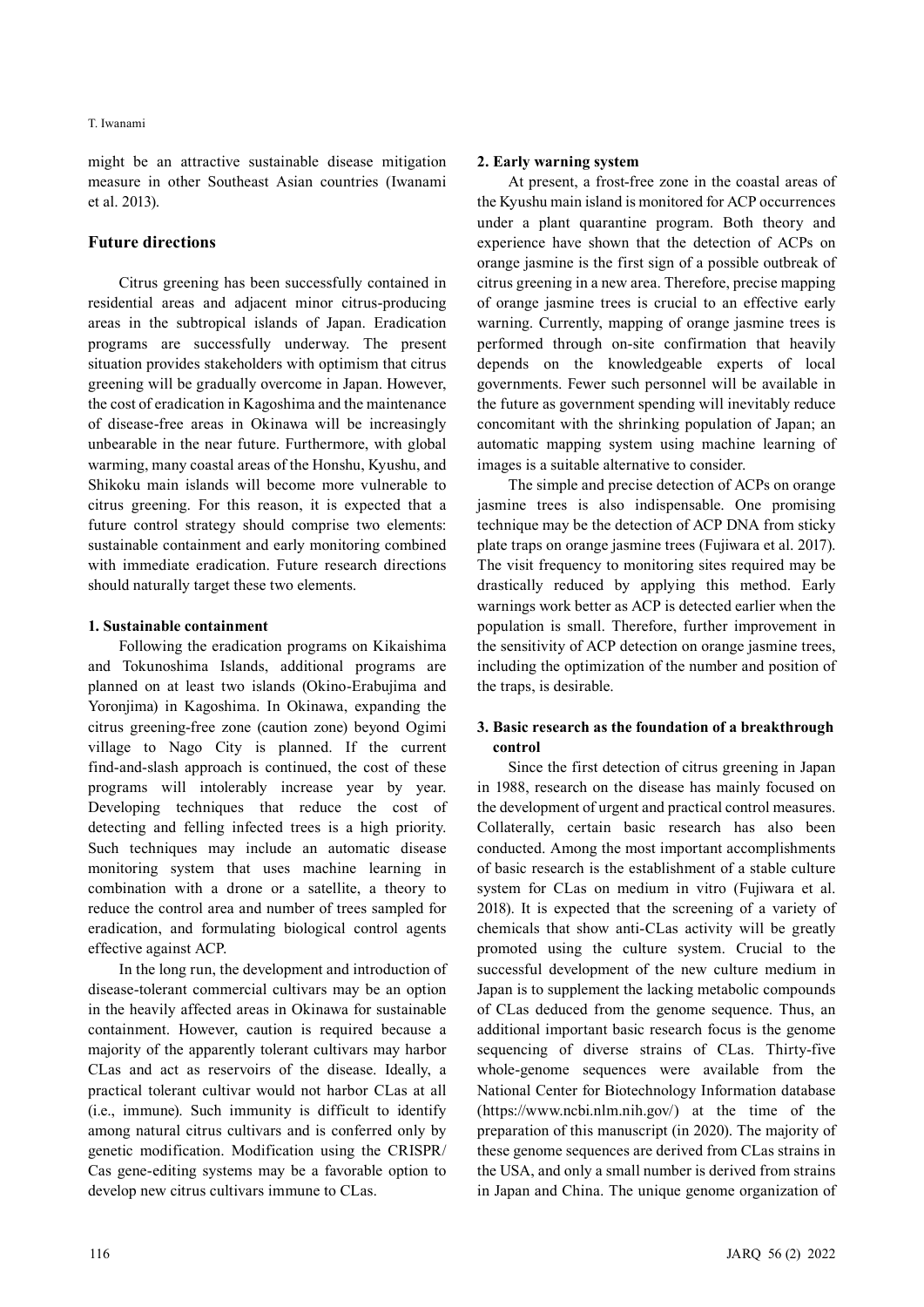the Ishi-1 isolate in Japan strongly indicates that some Southeast Asian isolates of CLas may show a more divergent genome organization, and each isolate may require different supplementary compounds on an artificial medium. Accordingly, additional genome sequencing of Southeast Asian isolates of CLas may be needed. Specifically, at least two major genomic strains of CLas are present in Japan, and several are extant in Asia (Tomimura et al. 2009, Miyata et al. 2011). As the genomes of these different strains of CLas are revealed, the lacking metabolic compounds will be deduced, and consequently, the optimization of the culture medium for each strain may become possible.

### **Conclusion**

Citrus greening was first identified in Japan in 1988. Subsequently, personnel from national research institutes; local governments; universities; plant quarantine offices; and the Ministry of Agriculture, Forestry and Fisheries have collaborated to develop and execute control measures. One important accomplishment is unquestionably the eradication of the disease from Kikaishima Island, which is the first successful example in the world. Additionally, the establishment of a citrus greening-free zone (caution zone) in Okinawa and the implementation of an early warning system in the frost-free zone in the coastal areas of Kyushu to protect the main citrus-producing areas are examples of effective plant quarantine practices. The vital factors in these successes are as follows: i) collaboration of scientists, plant quarantine officials, administrators, and residents; ii) immediate implementation of plant quarantine; and iii) introduction of the most advanced techniques. Finally, it should be noted that the disease was first detected by the local government and university researchers for whom citrus greening is not a primary job responsibility. Without their unselfish action and awareness, the occurrence of citrus greening in the subtropical islands would have remained unnoticed for longer and controlling the disease would have been much more difficult.

### **Acknowledgements**

This work was supported in part by grants from the Project of the NARO Bio-oriented Technology Research Advancement Institution (research program on the development of innovative technology) (01004A). We thank Robert McKenzie, PhD, from Edanz Group (https:// en-author-services.edanz.com/ac) for editing a draft of this manuscript.

Occurrence and Control of Citrus Greening (Huanglongbing) in Japan

#### **References**

- Albrecht, U. & Bowman, K. D. (2012) Tolerance of trifoliate citrus rootstock hybrids to *Candidatus* Liberibacter asiaticus. *Sci. Hortic.*, **147**, 71-80.
- Amami Shimbun Newspaper (2018) Confirmation survey to eradicate CG disease. http://amamishimbun.co.jp/2018/09/ 02/12952/. Accessed on 13 Nov 2020 [In Japanese].
- Anonymous (2012) *Report on the results of the urgent control of citrus greening in Kikai Town*. Forestry and Fisheries Promotion Division, Oshima Branch Office of Kagoshima Prefecture Government, Amami, Kagoshima, Japan [In Japanese].
- Ashihara, W. (2007) Cold hardiness of adult Asian citrus psyllid, *Diaphorina citri* (Homoptera: Psyllidae). *Nippon oyo dobutsu konchu gakkai shi* (*Jpn. J. Appl. Entomol. Zool.*), **51**, 281-287 [In Japanese with English summary].
- Aubert, B. (1979) Progress in the control of citrus greening in Reunion. *Rev. Agric. Sucr. Île Maurice*, **58**, 53-56 [In French].
- Blaustein, R. A. et al. (2018) Challenges for managing *Candidatus* Liberibacter spp. (huanglongbing disease pathogen): Current control measures and future directions. *Phytopathology*, **108**, 424-435.
- Bové, J. M. (2006) Huanglongbing: A destructive, newlyemerging, century-old disease of citrus. *J. Plant Pathol.*, **88**, 7-37.
- Cifuentes-Arenas, J. C. et al. (2019) *Murraya paniculata* and *Swinglea glutinosa* as short-term transient hosts of '*Candidatus* Liberibacter asiaticus' and implications for the spread of huanglongbing. *Phytopathology*, **109**, 2064-2073.
- da Graça, J. V. (1991) Citrus greening disease. *Annu. Rev. Phytopathol.*, **29**, 109-136.
- Dai, Y. et al. (2005) Investigation on the host range of citrus greening bacterium; is orange jasmine a host of citrus greening bacterium? *Shokubokenho* (*Res. Bull. Plant Prot. Japan*), **41**, 53-57 [In Japanese with English summary].
- Damsteegt, V. D. et al. (2010) *Murraya paniculata* and related species as potential hosts and inoculum reservoirs of '*Candidatus* Liberibacter asiaticus', causal agent of huanglongbing. *Plant Dis*., **94**, 528-533.
- Das, A. K. et al. (2019) Diagnostics for citrus greening disease (huanglongbing): Current and emerging technologies. *In*  Plant biotechnology: Progress in genomic era, eds. Khurana, S. M. P. & Gaur, R. K., Springer, Singapore, pp. 597-630.
- Davis, M. J. et al. (2008) Co-cultivation of '*Candidatus* Liberibacter asiaticus' with Actinobacteria from citrus with huanglongbing. *Plant Dis.*, **92**, 1547-1550.
- Deng, X. et al. (2007) Nested-PCR detection and sequence confirmation of '*Candidatus* Liberibacter asiaticus' from *Murraya paniculata* in Guangdong, China. *Plant Dis.*, **91**, 1051.
- Ding, F. et al. (2005) Infection of wampee and lemon by the citrus huanglongbing pathogen (*Candidatus* Liberibacter asiaticus) in China. *J. Plant Pathol.*, **87**, 207-212.
- Duan, Y. et al. (2009) Complete genome sequence of citrus huanglongbing bacterium, '*Candidatus* Liberibacter asiaticus' obtained through metagenomics. *Mol. Plant Microbe Interact.*, **22**, 1011-1020.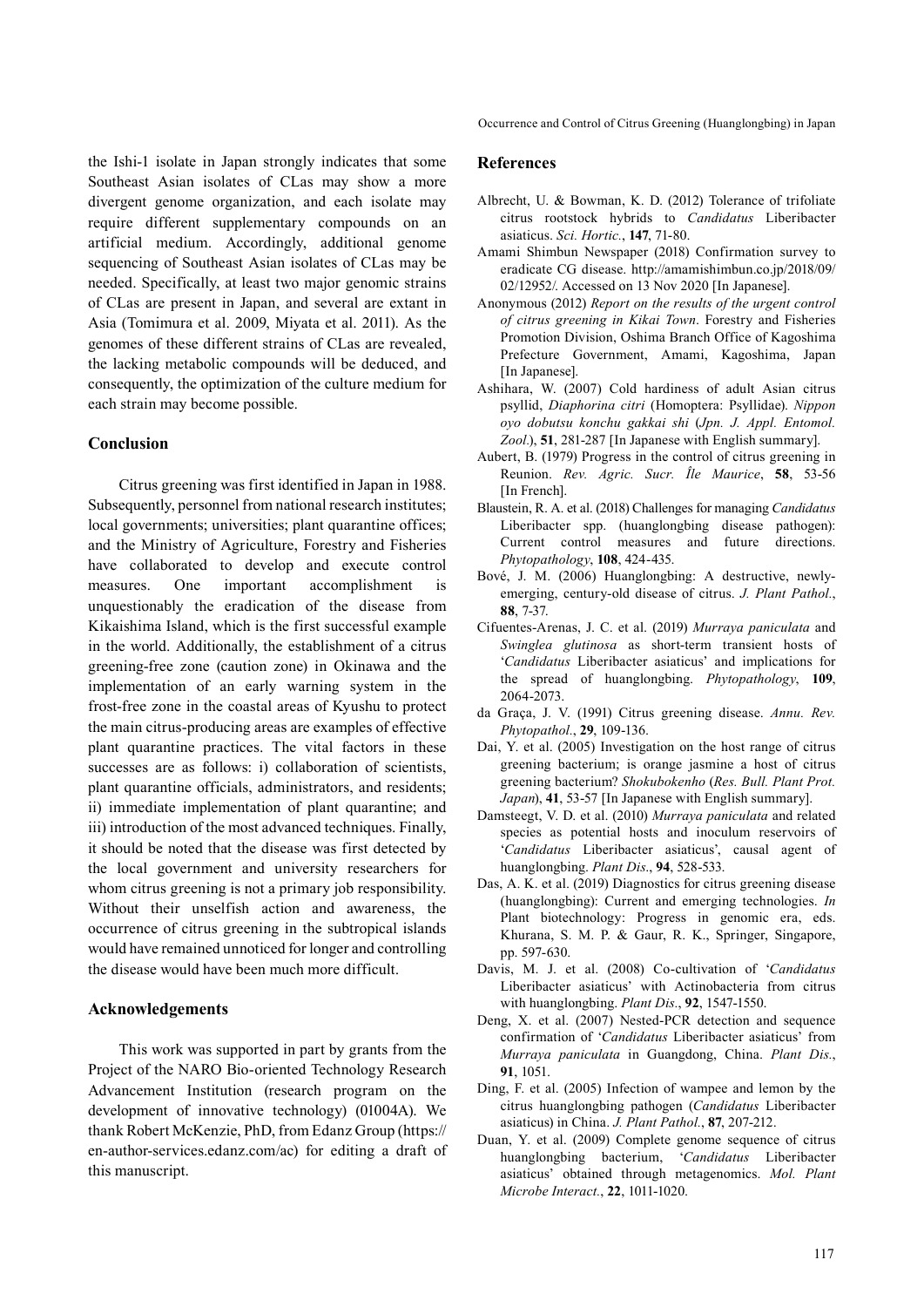- Etxeberria, E. et al. (2007) *An iodine-based starch test to assist in selecting leaves for HLB testing*. HS1122, Horticultural Sciences Department, Florida Cooperative Extension Service, Institute of Food and Agricultural Sciences, University of Florida, Florida, USA.
- Folimonova, S. Y. et al. (2009) Examination of the responses of different genotypes of citrus to huanglongbing (citrus greening) under different conditions. *Phytopathology*, **99**, 1346-1354.
- Fujikawa, T. & Iwanami, T. (2012) Sensitive and robust detection of citrus greening (huanglongbing) bacterium "*Candidatus* Liberibacter asiaticus" by DNA amplification with new 16S rDNA-specific primers. *Mol. Cell. Probes*, **26**, 194-197.
- Fujikawa, T. et al. (2013) Convenient detection of the citrus greening (huanglongbing) bacterium '*Candidatus*  Liberibacter asiaticus' by direct PCR from the midrib extract. *PLoS ONE*, **8**, e57011.
- Fujiwara, K. et al. (2017) Effective molecular detection of *Diaphorina citri* Kuwayama (Hemiptera: Liviidae) in bulk insect samples from sticky traps. *J. Appl. Entomol*., **141**, 61-66.
- Fujiwara, K. et al. (2018) Alterations of *Candidatus* Liberibacter asiaticus-associated microbiota decrease survival of *Ca*. L. asiaticus in *in vitro* assays. *Front. Microbiol.*, **9**, 3089.
- Furuya, N. et al. (2010) Sequence homogeneity of the ψ*ser*A*trm*U-*tuf*B-*sec*E-*nus*G-*rpl*KAJL-*rpo*B gene cluster and the flanking regions of '*Candidatus* Liberibacter asiaticus' isolates around Okinawa Main Island in Japan. *J. Gen. Plant Pathol*., **76**, 122-131.
- Furuya, N. et al. (2011) Recombination-like sequences in the upstream region of the phage-type DNA polymerase in '*Candidatus* Liberibacter asiaticus'. *J. Gen. Plant Pathol*., **77**, 295.
- Gonzales, C. I. et al. (1972) Observations on 110 citrus cultivars planted in an area severely infested by leaf mottling. *In*  Proceedings of the 5th Conference of the International Organization of Citrus Virologists, ed. Price, W. C., International Organization of Citrus Virologists, University of Florida, Gainesville, Florida, USA, pp. 38-40.
- Gottwald, T. R. (2010) Current epidemiological understanding of citrus huanglongbing. *Annu. Rev. Phytopathol.*, **48**, 119-139.
- Gottwald, T. et al. (2020) Canine olfactory detection of a vectored phytobacterial pathogen, Liberibacter asiaticus, and integration with disease control. *Proc. Natl. Acad. Sci. U. S. A.*, **117**, 3492-3501.
- Hayashikawa, S. et al. (2006) Insecticidal activity of some insecticides on Asian citrus psyllid, *Diaphorina citri* Kuwayama. *Kyushu Plant Prot. Res.*, **52**, 71-74.
- Hocquellet, A. et al. (1999) Detection and identification of the two *Candidatus* Liberobacter species associated with citrus huanglongbing by PCR amplification of ribosomal protein genes of the β operon. *Mol. Cell. Probes*, **13**, 373-379.
- Hosokawa, R. et al. (2019) Control of citrus psyllid, *Diphorina citri* in the eradication program of citrus greening and a future plan. http://www.agroipm.sakura.ne.jp/2019 meeting/ 2019a-19.pdf. Accessed on 13 Nov 2020 [In Japanese].
- Hoy, M. A. et al. (2001) Long PCR is a sensitive method for detecting *Liberobacter asiaticum* in parasitoids undergoing risk assessment in quarantine. *Biol. Control*, **22**, 278-287.
- Huang, C. Y. et al. (2021) A stable antimicrobial peptide with dual functions of treating and preventing citrus huanglongbing. *Proc. Natl. Acad. Sci. U. S. A.*, **118**, e2019628118.
- Hung, T. H. et al. (1999) Detection of fastidious bacteria causing citrus greening disease by nonradioactive DNA probes. *Nippon shokubutsu byori gakkaiho* (*Ann. Phytopathol. Soc. Japan*), **65**, 140-146 [In Japanese with English summary].
- Hung, T. H. et al. (2000) Identification of alternative hosts of the fastidious bacterium causing citrus greening disease. *J. Phytopathol.*, **148**, 321-326.
- Ichinose, K. et al. (2012) Limited efficacy of guava interplanting on citrus greening disease: Effectiveness of protection against disease invasion breaks down after one year. *Crop Prot.*, **34**, 119-126.
- Inoue, H. et al. (2009) Enhanced proliferation and efficient transmission of *Candidatus* Liberibacter asiaticus by adult *Diaphorina citri* after acquisition feeding in the nymphal stage. *Ann. Appl. Biol.*, **155**, 29-36.
- Inoue, H. et al. (2020)  $Fe^{2+}$  ions alleviate the symptom of citrus greening disease. *Int. J. Mol. Sci*., **21**, 4033.
- Iwanami, T. et al. (2009). Temporal change in the distribution of PCR-positive tissue within the tree canopy of *Citrus depressa* affected by greening. *Kyushu byogaichu kennkyukaiho* (*Kyushu Plant Prot. Res*.), **55**, 68-75 [In Japanese with English summary].
- Iwanami, T. et al. (2013) Asian citrus greening and assessment of current techniques for reducing disease occurrences. *J. Agric. Sci. Appl.*, **2**, 13-21.
- Jagoueix, S. et al. (1994) The phloem-limited bacterium of greening disease of citrus is a member of the  $\alpha$  subdivision of the proteobacteria. *Int. J. Syst. Bacteriol*., **44**, 379-386.
- Jagoueix, S. et al. (1996) PCR detection of the two '*Candidatus*' liberobacter species associated with greening disease of citrus. *Mol. Cell. Probes*, **10**, 43-50.
- Kanamaru, S. et al. (2016) Study on the appropriate portions for detecting the causal bacterium of citrus greening. *Res. Bull. Plant Prot. Serv. Japan*, **52**, 17-22.
- Katoh, H. et al. (2011) Differentiation of "*Candidatus* Liberibacter asiaticus" isolates by variable-number tandem-repeat analysis. *Appl. Environ. Microbiol.*, **77**, 1910-1917.
- Katoh, H. et al. (2012) Differentiation of Indian, East Timorese, Papuan and Floridian '*Candidatus* Liberibacter asiaticus' isolates on the basis of simple sequence repeat and single nucleotide polymorphism profiles at 25 loci. *Ann. Appl. Biol.*, **160**, 291-297.
- Katoh, H. et al. (2014) Unique features of a Japanese '*Candidatus* Liberibacter asiaticus' strain revealed by whole genome sequencing. *PLoS ONE*, **9**, e106109.
- Katoh, H. et al. (2015) Changes in variable number of tandem repeats in '*Candidatus* Liberibacter asiaticus' through insect transmission. *PLoS ONE*, **10**, e0138699.
- Koizumi, M. et al. (1993) Field evaluation of citrus cultivars for greening disease resistance in Thailand. *In* Proceedings of the 12th Conference of the International Organization of Citrus Virologists, eds. Moreno, P. et al., International Organization of Citrus Virologists, University of California, Riverside, California, USA, pp. 274-279.
- Li, T. et al. (2020) Genome sequence resource of '*Candidatus* Liberibacter asiaticus' from Thailand. *Plant Dis*., **104**,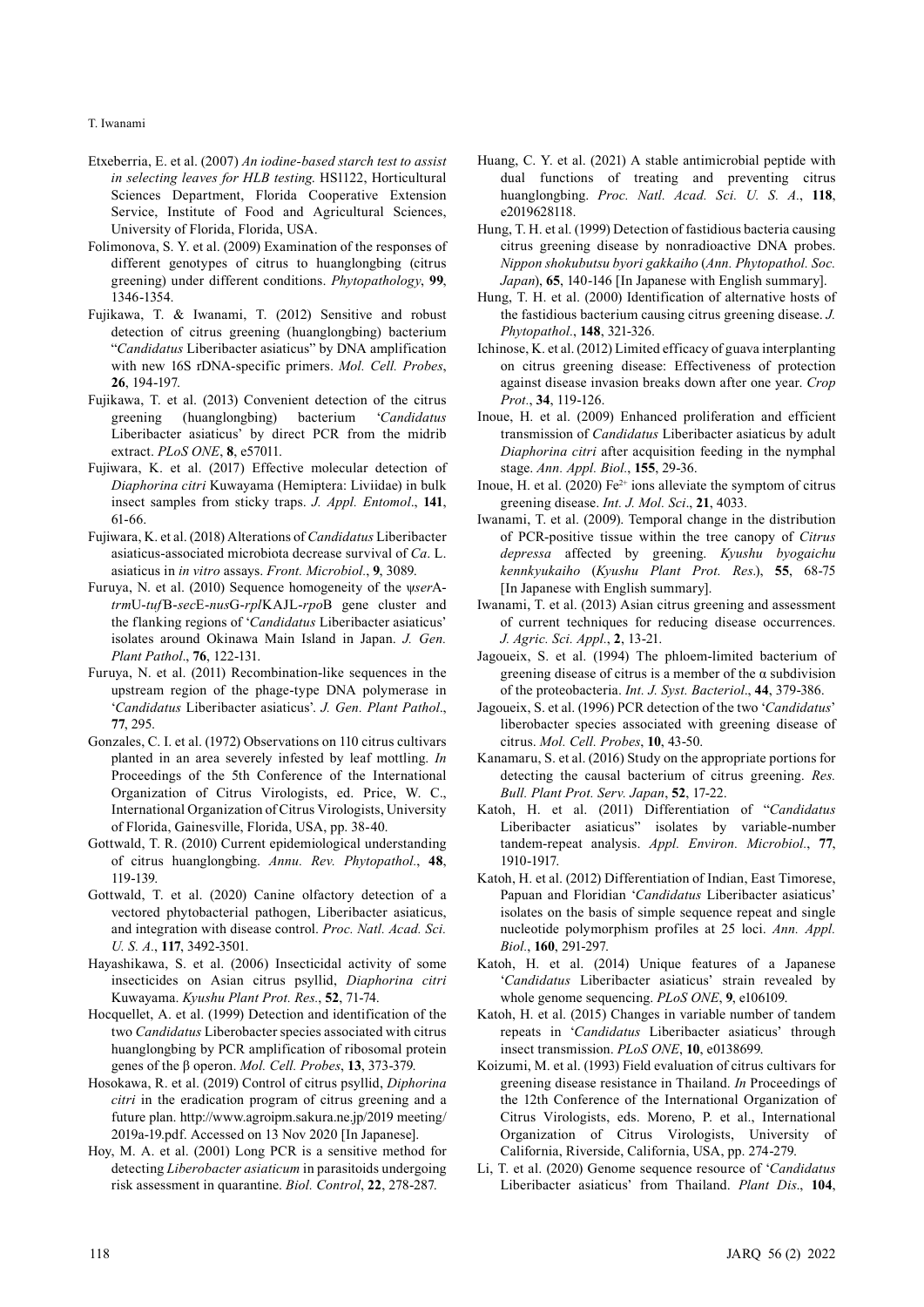Occurrence and Control of Citrus Greening (Huanglongbing) in Japan

624-626.

- Li, W. et al. (2006) Quantitative real-time PCR for detection and identification of *Candidatus Liberibacter* species associated with citrus huanglongbing. *J. Microbiol. Methods*, **66**, 104-115.
- Lin, H. et al. (2015) Complete genome sequence of "*Candidatus* Liberibacter africanus," a bacterium associated with citrus huanglongbing. *Genome Announc*., **3**, e00733-15.
- Lin, H. M. et al. (2011) Fire ant-detecting canines: A complementary method in detecting red imported fire ants. *J. Econ. Entomol*., **104**, 225-231.
- Lopes, S. A. & Frare, G. F. (2008) Graft transmission and cultivar reaction of citrus to '*Candidatus* Liberibacter americanus'. *Plant Dis*., **92**, 21-24.
- Lopes, S. A. et al. (2013) '*Candidatus* Liberibacter asiaticus' titers in citrus and acquisition rates by *Diaphorina citri* are decreased by higher temperature. *Plant Dis.*, **97**, 1563-1570.
- Manjunath, K. L. et al. (2008) Detection of '*Candidatus* Liberibacter asiaticus' in Diaphorina citri and Its Importance in the Management of Citrus Huanglongbing in Florida. Phytopathology, **98**, 387-396.
- Masaoka, Y. et al. (2011) Lower concentrations of microelements in leaves of citrus infected with '*Candidatus* Liberibacter asiaticus'. *Jpn. Agric. Res. Q.*, **45**, 269-275.
- McClean, A. P. D. & Oberholzer, P. C. J. (1965). Citrus psylla, a vector of the greening disease of sweet orange. *S. Afr. J. Agric. Sci*., **8**, 297-298.
- Ministry of Agriculture, Forestry and Fisheries (2007) *Ordinance No. 8*. The extra edition of the official bulletin of Japanese Government issued on March 13, 2007.
- Miyakawa, T. (1979) Suppressive effect of penicillin and some other antibiotics on symptom development of citrus likubin (greening disease). *Nippon shokubutsu byori gakkaiho* (*Ann. Phytopathol. Soc. Japan*), **45**, 401-403 [In Japanese with English summary and table].
- Miyakawa, T. (1980) Experimentally-induced symptoms and host range of citrus likubin (greening disease). *Nippon shokubutsu byori gakkaiho* (*Ann. Phytopathol. Soc. Japan*), **46**, 224-230 [In Japanese with English summary].
- Miyakawa, T. & Tsuno, K. (1989) Occurrence of citrus greening disease in the southern islands of Japan. *Ann. Phytopathol. Soc. Japan*, **55**, 667-670.
- Miyata, S. et al. (2011) Asian-common strains of '*Candidatus* Liberibacter asiaticus' are distributed in Northeast India, Papua New Guinea and Timor-Leste. *J. Gen. Plant Pathol*., **77**, 43-47.
- Miyazaki Plant Protection and Fertilizer Inspection Center (2020) Citrus greening disease. http://www.jppn.ne.jp/ miyazaki/keikai/keikai3/keikai3.htm. Accessed on 8 Dec 2020 [In Japanese].
- Naito, T. et al. (2001) Detection of the citrus huanglongbing (greening disease) by polymerase chain reaction (PCR) assays and distribution in Okinawa, Japan. Okinawaken nogyoshikennjyo hokoku (*Bull. Okinawa Agric. Exp. Stn.*), **23**, 74-81 [In Japanese with English summary].
- NARO (2007) Project results. https://www.naro.go.jp/project/ results/laboratory/fruit/2007/fruit07-25.html. Accessed on 14 Oct 2020 [In Japanese].
- Nippon Gene (2020) *Candidatus* Liberibacter detection kit. https://www.nippongene.com/kensa/products/lamp-kit/

citrus/citrus.html. Accessed on 14 Nov 2020 [In Japanese].

- Okuda, M. et al. (2005) Characterization of the *tuf*B-*sec*E*nus*G-*rpl*KAJL-*rpo*B gene cluster of the citrus greening organism and detction by loop-mediated isothermal amplification. *Plant Dis.*, **89**, 705-711.
- Okuda, M. et al. (2008) Conditions for loop-mediated isothermal amplification (LAMP) and a nonmacerating DNA extraction method to assay for huanglongbing (citrus greening) disease. *Nippon shokubutsu byori gakkaiho* (*Jpn. J. Phytopathol*.), **74**, 316-320 [In Japanese with English summary].
- Okuda, M. et al. (2009) Differences in the rate of detecting lowlevel *Candidatus* Liberibacter asiaticus infection in spontaneously infected samples among DNA amplification methods. *Kyushu byogaichu kennkyuukaiho* (*Kyushu Plant Prot. Res*.), **55**, 62-67 [In Japanese with English summary].
- Parker, J. K. et al. (2014) Viability of '*Candidatus* Liberibacter asiaticus' prolonged by addition of citrus juice to culture medium. *Phytopathology*, **104**, 15-26.
- Planet, P. et al. (1995) Detection and characterization of the African citrus greening Liberobacter by amplification, cloning, and sequencing of the *rpl*KAJL-*rpo*BC operon. *Curr. Microbiol*., **30**, 137-141.
- Ramadugu, C. et al. (2016) Long-term field evaluation reveals huanglongbing resistance in *Citrus* relatives. *Plant Dis.*, **100**, 1858-1869.
- Shimotsu, F. et al. (2015) Termination of outbreak of Asian citrus psyllid in Ibusuki, Kagoshima and further measures. *Kyushu byogaichu kennkyuukaiho* (*Kyushu Plant Prot. Res*.), **61**, 89 [In Japanese].
- Shinohara, K. et al. (2006) Survey of citrus huanglongbing (greening disease) on the Amami islands. *Kyushu byogaichu kennkyuukaiho* (*Kyushu Plant Prot. Res*.), **52**, 6-10 [In Japanese with English summary].
- Su, H. J. (2008) *Production and cultivation of virus-free citrus saplings for citrus rehabilitation in Taiwan*. Asia-Pacific Consortium on Agricultural Biotechnology, New Delhi, India and Asia-Pacific Association of Agricultural Research Institutions, Bangkok, Thailand.
- Subandiyah, S. et al. (2000) Comparison of 16S rDNA and 16S/23S intergenic region sequences among citrus greening organisms in Asia. *Plant Dis*., **84**, 15-18.
- Taba, S. et al. (2006) Detection of citrus huanglongbing using an iodo-starch reaction. *Ryukyu daigaku nogakubu gakujutsu hokoku* (*Sci. Bull. Fac. Agric. Univ. Ryukyus*), **53**, 19-24.
- Tiwari, S. et al. (2011) Insecticide resistance in field populations of Asian citrus psyllid in Florida. *Pest Manag. Sci*., **67**, 1258-1268.
- Toguchi, A. & Kawano, S. (1997) Distribution and control measures of citrus greening disease in Okinawa Prefecture. *Shokubu boeki* (*Plant Prot*.), **51**, 565-570 [In Japanese].
- Tomimura, K. et al. (2009) Evaluation of genetic diversity of '*Candidatus* Liberibacter asiaticus' isolates collected in Southeast Asia. *Phytopathology*, **99**, 1062-1069.
- Tomimura, K. et al. (2010) Distribution of two distinct genotypes of citrus greening organism in the Ryukyu Islands of Japan. *Jpn. Agric. Res. Q.*, **44**, 151-158.
- Uechi, N. et al. (2019) Management of huanglongbing (HLB) by an intensive vector and disease control in the surroundings of the orchard, in addition to planting HLB-free trees in